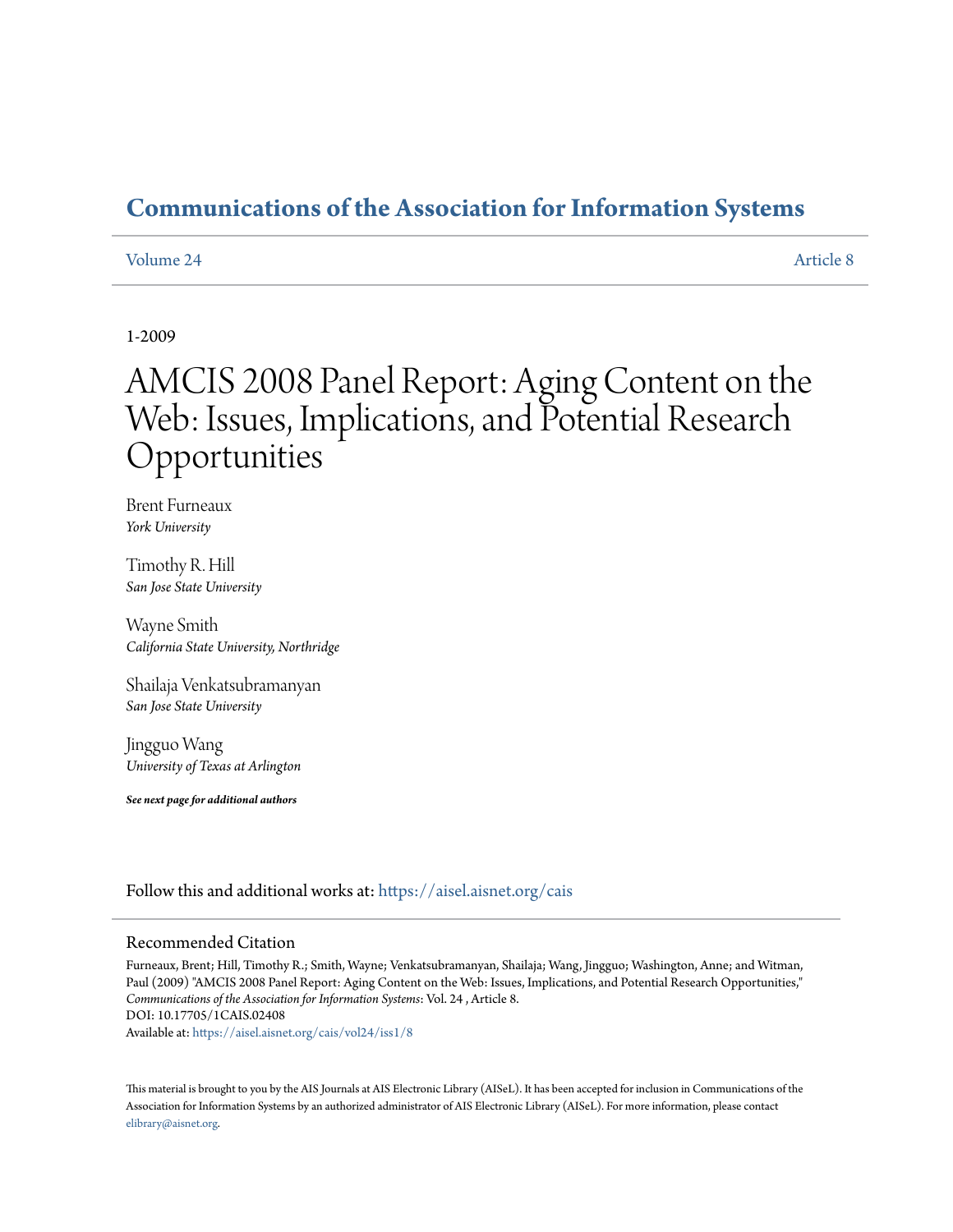## AMCIS 2008 Panel Report: Aging Content on the Web: Issues, Implications, and Potential Research Opportunities

#### **Authors**

Brent Furneaux, Timothy R. Hill, Wayne Smith, Shailaja Venkatsubramanyan, Jingguo Wang, Anne Washington, and Paul Witman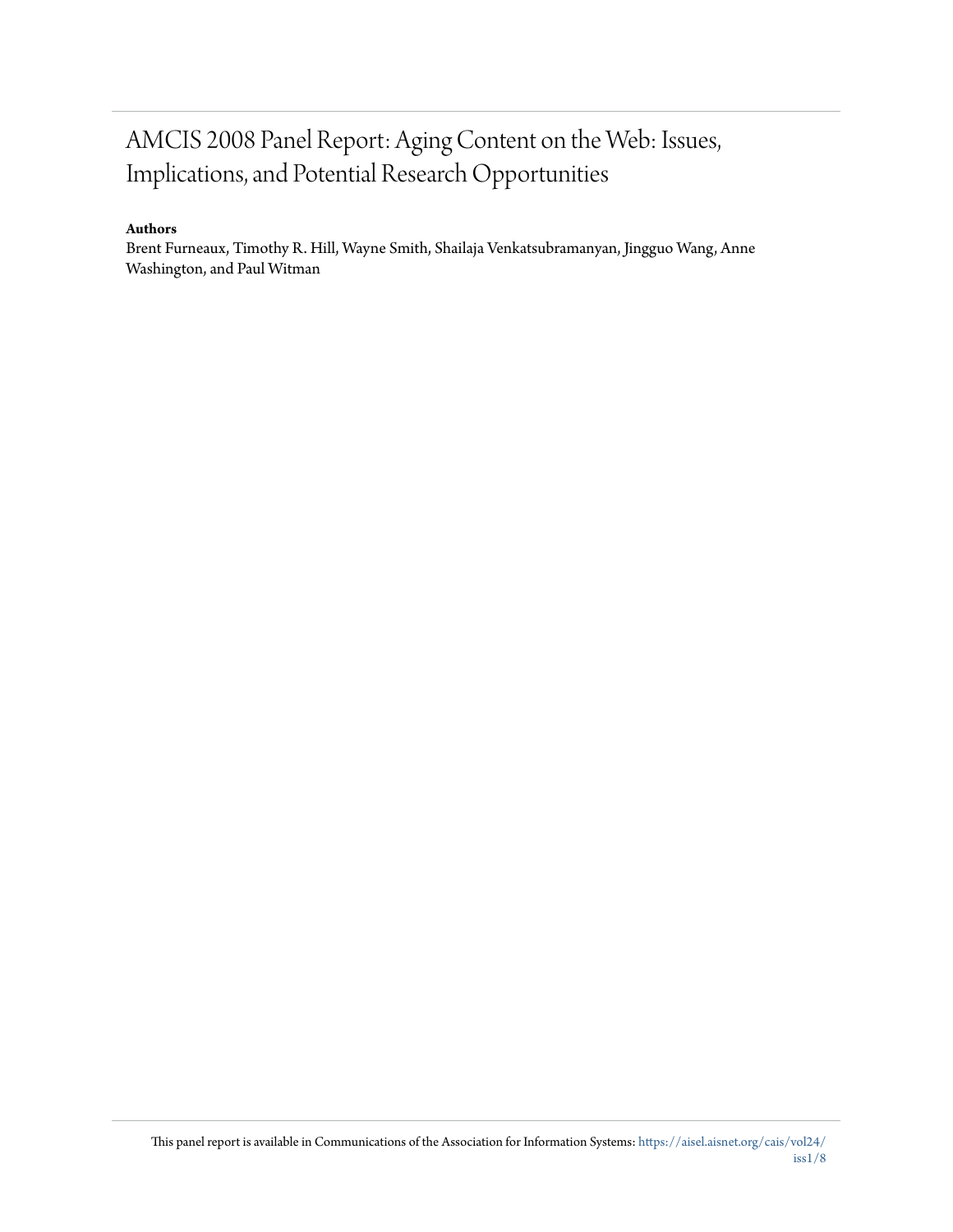# Communications of the Association<br>for Information Systems

**AMCIS 2008 Panel Report: Aging Content on the Web: Issues, Implications, and Potential Research Opportunities** 

Brent Furneaux *York University*  Timothy R. Hill *San Jose State University*  Wayne Smith *California State University, Northridge Shailaja Venkatsubramanyan San Jose State University*  Jingguo Wang *University of Texas at Arlington*  Anne Washington *George Washington University (GWU)*  Paul Witman *California Lutheran University*

#### Abstract:

Since its inception in the early 1990s, the World Wide Web (Web) has grown enormously. According to the "official Google blog" (Google 2008), the Web had 1 trillion (as in 1,000,000,000,000) unique coexisting URL's as of July 25, 2008. Given the exponential growth of the Web over time, an issue that is likely to gain prominence is that of outdated information. This is especially important to study since many of us rely on the Web to find facts in order to take decisions. For example, for students and researchers, the "date" of a document is important for scholarship and student work. However, getting an accurate date on content is challenging, and furthermore, outdated pages that are not deleted from Web servers will continue to be returned in response to Web searches. The panel, held at the 2008 Americas Conference on Information Systems in Toronto, Canada, identified a number of research issues and opportunities that arise as a result of this phenomenon.

Volume 24, Article 8, pp.113-128, January 2009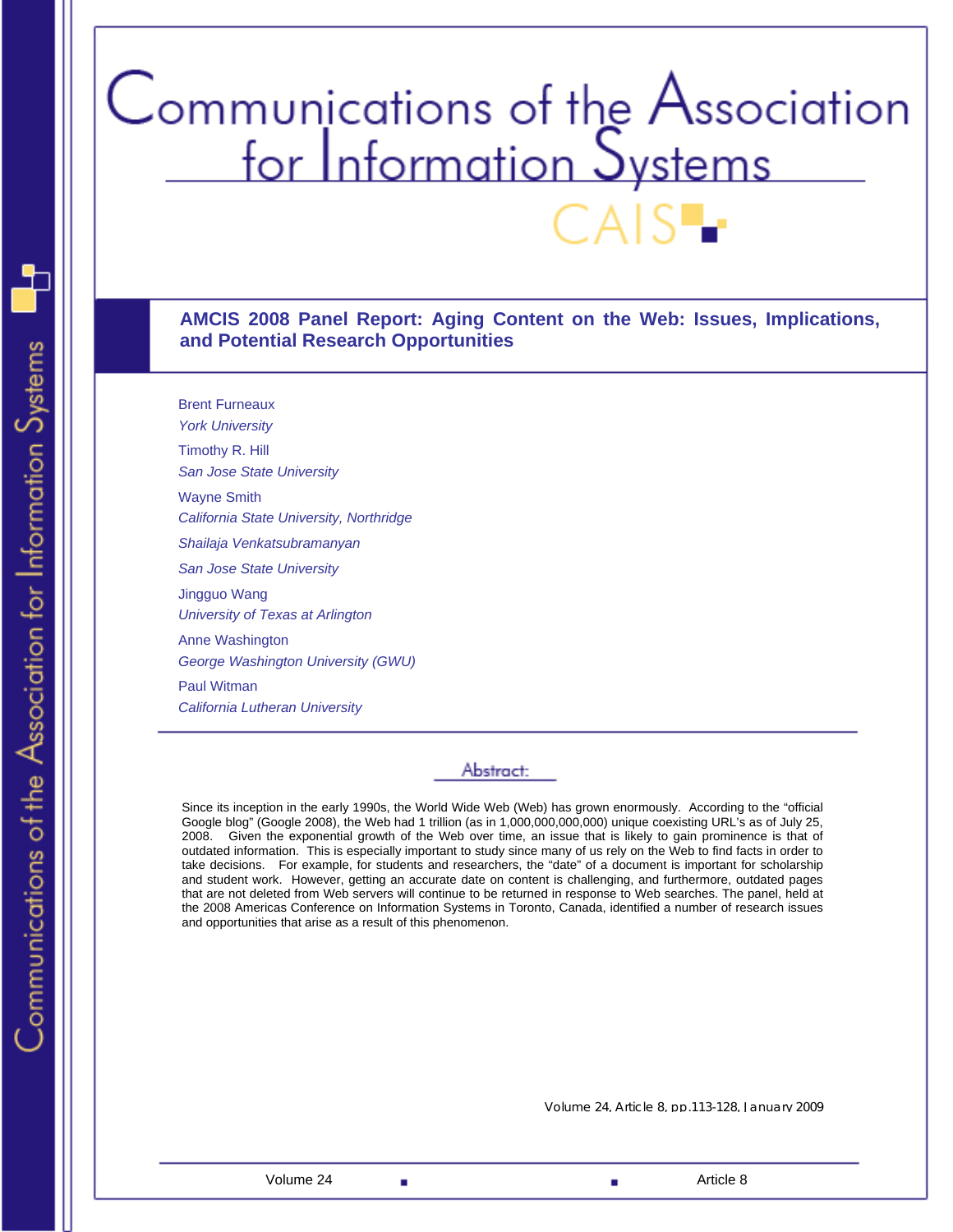#### **AMCIS 2008 Panel Report: Aging Content on the Web: Issues, Implications, and Potential Research Opportunities**

#### **I. INTRODUCTION**

Given the size of the Web, its decentralized nature, the inability to figure out the date of publication of many Web documents, and the lack of an existence of an expiry date on Web pages [Maurer 1998], the existence of outdated information on the Web is both inevitable and problematic. Such content may serve no purpose and may even cause harm. Another feature of the Web that contributes to this issue is that a lot of data is duplicated. Of all the text documents on the Web, about 46 percent of the documents have at least one near-duplicate document which is identical except for low-level details, such as formatting. In fact, 5 percent of text documents on the Web have between 10 and 100 replicas [Shivakumar and Garcia-Molina 1998]. When duplicated information becomes outdated, mistakes are proliferated, diminishing search efficiency, an issue for public content (such as blogs and sites) as well as private content (such as e-mail and financial accounts).

The flip side of the issue is the danger of valuable content disappearing with age. Pitkow [1998a, 1998b] reported that around 5 percent to 8 percent of requested hyperlinks on the Web are broken (i.e., returned an error). Lawrence et al. [2001] found that many URL citations in research articles become invalid as early as a year or two after publication. This problem is being addressed by the Internet Archive project [http://www.archive.org/index.php], working to prevent the Internet and other "born-digital" materials from disappearing into the past, though many challenges remain. Still, the problem of retiring outdated content is more challenging and has not received much research attention toward a solution to date.

A study [Cho and Garcia-Molina 2000] conducted over a four-month period from February 1999 through June 1999 found that more than 20 percent of 720,000 documents tracked changed daily, and 70 percent of the documents changed to some degree within four months. More than 70 percent of the documents remained visible (regardless of changes of content) for more than one month. Documents in the .com domain were found to be updated more frequently than average – 40 percent changed every day, and 50 percent changed within 11 days (as opposed to 50 days for half of documents across all domains to change). The study also concluded that the average lifespan of commercial documents is less than the average lifespan of .edu and .gov documents. When content that changes frequently is replicated or there are links that have been created to that content, it is very likely that the replications will be outdated, and the links broken. When content does not change for long periods of time, it could be an indication that it is not being maintained and updated over time.

Outdated information can have many consequences. For instance, the existence of outdated and incorrect medical, pharmaceutical, and legal information can lead to physical and monetary losses. There have been reports that there is a significant amount of wrong and potentially dangerous medical information on the Web. [ABC News.com 2001; University of Michigan News Archive 2002; Norton Article Library Sep. 2007]. A book about bankruptcy mentions that some of the information on the Web may be of questionable accuracy since the information may be too old even if it was completely error free when it was initially posted [Jurinski 2003].

A panel presented at the 2008 Americas Conference on Information Systems (AMCIS), held in Toronto, Canada, in August 2008, brought together different perspectives on aging content on the Web, and the discussion surfaced several core issue themes and driving forces:

- **Definition of the term "outdated"**—The size of the Web has been a matter of debate. Estimating the proportion of the Web that is not current would be a greater challenge. To figure out how much of the Web is outdated, one would have to define the criteria to determine if a document is outdated, which may involve determining the relationship between dormancy, utility, and age. Algorithms may be needed to organize documents along a timeline using semantic and other heuristics.
- **Managing demise of outdated information**—Will current existing forces such as Web server account expiry and community editorship (such as in Wikipedia) cause the natural demise of outdated information? Will the Web naturally correct itself without any human intervention?
- **Aging and Web Standards**—There is no central authority or body that certifies Web data as being current or accurate. Standards age too and constrain the pragmatic boundaries of implementation. What are the standards and legal issues that impact the ability to address aging Web content?

114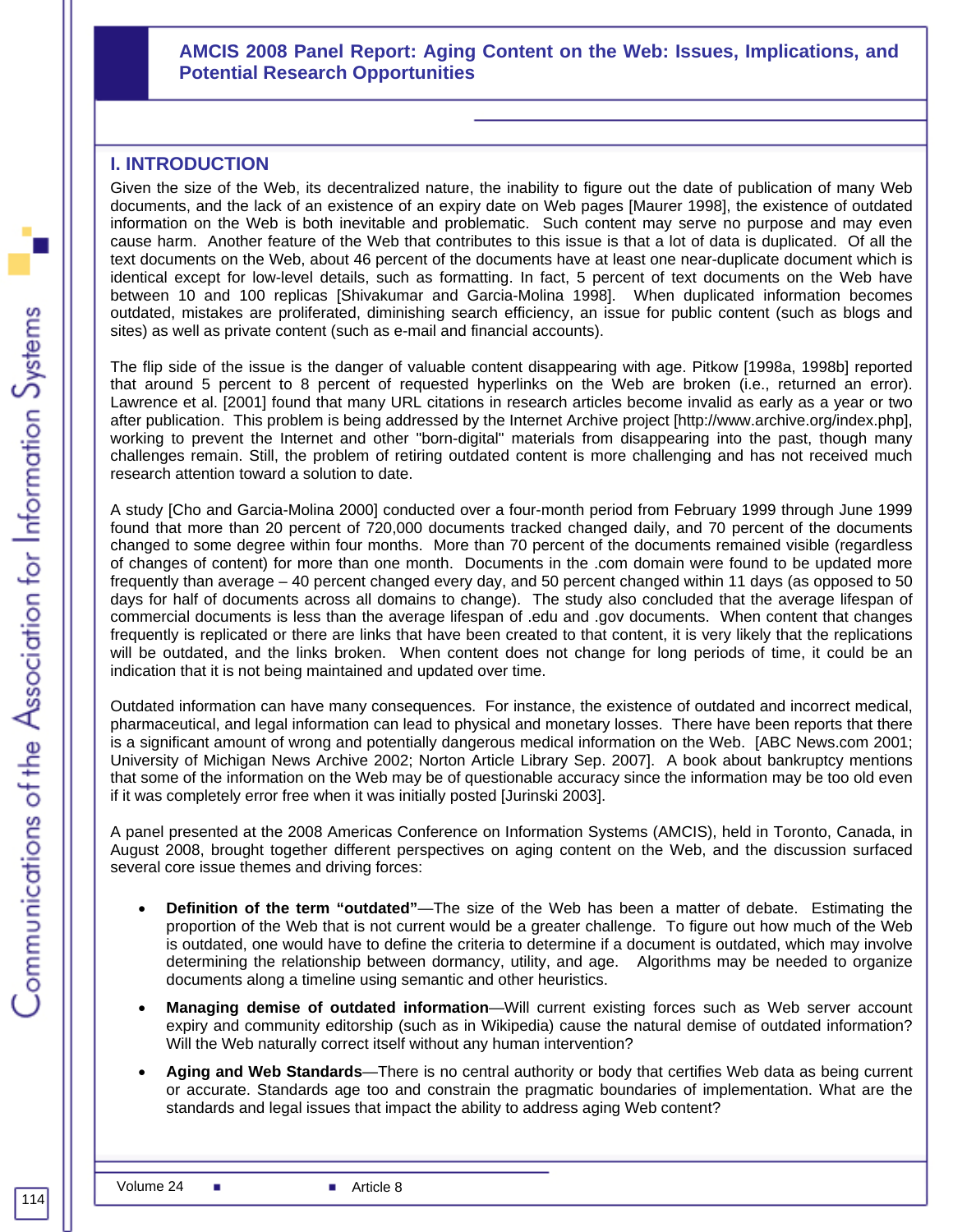- **Impact on Information Search**—Search engines could selectively omit indexing what they consider to be outdated information by altering their algorithms. What is the impact of content aging on strategic decision making?
- **Library versus the Web**—How do librarians keep information up to date? Can any of those techniques be extrapolated to the Web? Are there any problems unique to the Web?

For some of these issues, there is existing literature that supports their emergence, while others were recognized as needing seminal work to be fully articulated. In all cases, a rich array of research opportunities presents itself. The remainder of this paper elaborates on each of the previous issues and suggests compelling research questions and promising directions. Section II addresses the definition of "outdated" in this context, while Section III discusses managing the demise of outdated content. Section IV considers aging and Web standards. Section V examines the impact of content aging on Web search, and Section VI explores implications to be drawn from the analogy to content age management in the library. We conclude the paper with a summary, Section VII.

#### **II. DEFINING "OUTDATED"**

The panel discussion crystallized perhaps the most essential question: What does it mean for Web content to be outdated or obsolete? Although obsolescence has been characterized in the information sciences literature as a decline in user perceptions of the usefulness or validity of information [Alvarez et al. 2000; Egghe and Rousseau 2000], we noted that there is significant room for interpretation in any determination of obsolescence. For example, research examining obsolescence of the traditional academic literature has frequently been based on the premise that falling citation levels are indicative of both aging and obsolescence [Alvarez et al. 2000; Line 1993]. This pre-Web perspective tends, however, to overlook the important distinction between information use and information usefulness. Some information may be extremely useful on infrequent occasions–low levels of information use can only be considered *suggestive* of obsolescence. Furthermore, in the age of the Web, rampant duplication makes citation tracking problematic, particularly outside the academic literature arena where ethical pressures and accountability may be less influential. Granularity complicates the issue as a single page on the Web may combine an array of informational components with differing levels of obsolescence and update rates. Additionally, it was noted that numerous economic counter-incentives work against the ideal of a fully current Web, or even a fully datedeterminable corpus since, for example, sites marketing content are disinclined to even reveal the origin dates in order to maximize the valuable life of their material. Despite such challenges and the presence of some degree of ambiguity, the understanding of information obsolescence provided by the information sciences literature serves to underscore some of the thoughts surrounding obsolescence that were raised during our discussion.

The definition of obsolescence offered by information scientists suggests that it is multiply determined, being triggered by such things as new innovation, improved understanding, and the detection of flaws or shortcomings that significantly undermine information validity [Egghe and Rousseau 2000]. Our discussion explored a number of possible factors that might contribute to the obsolescence of Web content. Among these were such broad and relatively ambiguous events as scientific discovery and changes in culture and taste, as well as considerably less ambiguous events such as the death of an individual who has been posting personal content on the Web. Reflecting on the impact of scientific discovery on obsolescence, it was observed that the process by which these discoveries render established knowledge obsolete can be both slow and uncertain. Discussion surrounding the implications that the death of an individual might have for his or her personal Web content highlighted some of the difficulty associated with establishing obsolescence. Although the continued availability of such content might be discomforting for some, others might see it as an opportunity to celebrate the life of a loved one. There is a growing recognition that, as outdated information can retain value past its otherwise useful life, the ideal is not pure currency but rather *presentation in temporally-appropriate context so that content may be applied in uses suitable to its age.*  "Expiration dates" are not simple matters then, but rather are seen as being dependent on application.

It was clear from our discussion that assessments of obsolescence are heavily dependent on judgments by individuals or groups of individuals and that it must therefore be considered a socially constructed phenomenon [Brookes 1970; Kuhn 1962]. As a result, determining the obsolescence of Web content might necessitate the identification of who is drawing upon this content and a development of some understanding for the nature of their interests [Brookes 1970; Nicholas et al. 2005]. The possibility that Web content could be moving toward obsolescence for one group of stakeholders while simultaneously becoming more important to another group was highlighted by an observation that the Web serves as both an information store and an archive. It was, for instance, noted that information considered obsolete by scientists might have historical value to at least a small group of individuals. Attention has also been drawn to this possibility by research examining the obsolescence of scientific literature. This research suggests that two processes of obsolescence may be at work [Brookes 1970]. The first of these processes is a relatively rapid decline in scientific interest that begins to occur within a few years of publication, while the second is a much slower decline in historical interest [Brookes 1970].

Volume 24 ■ Article 8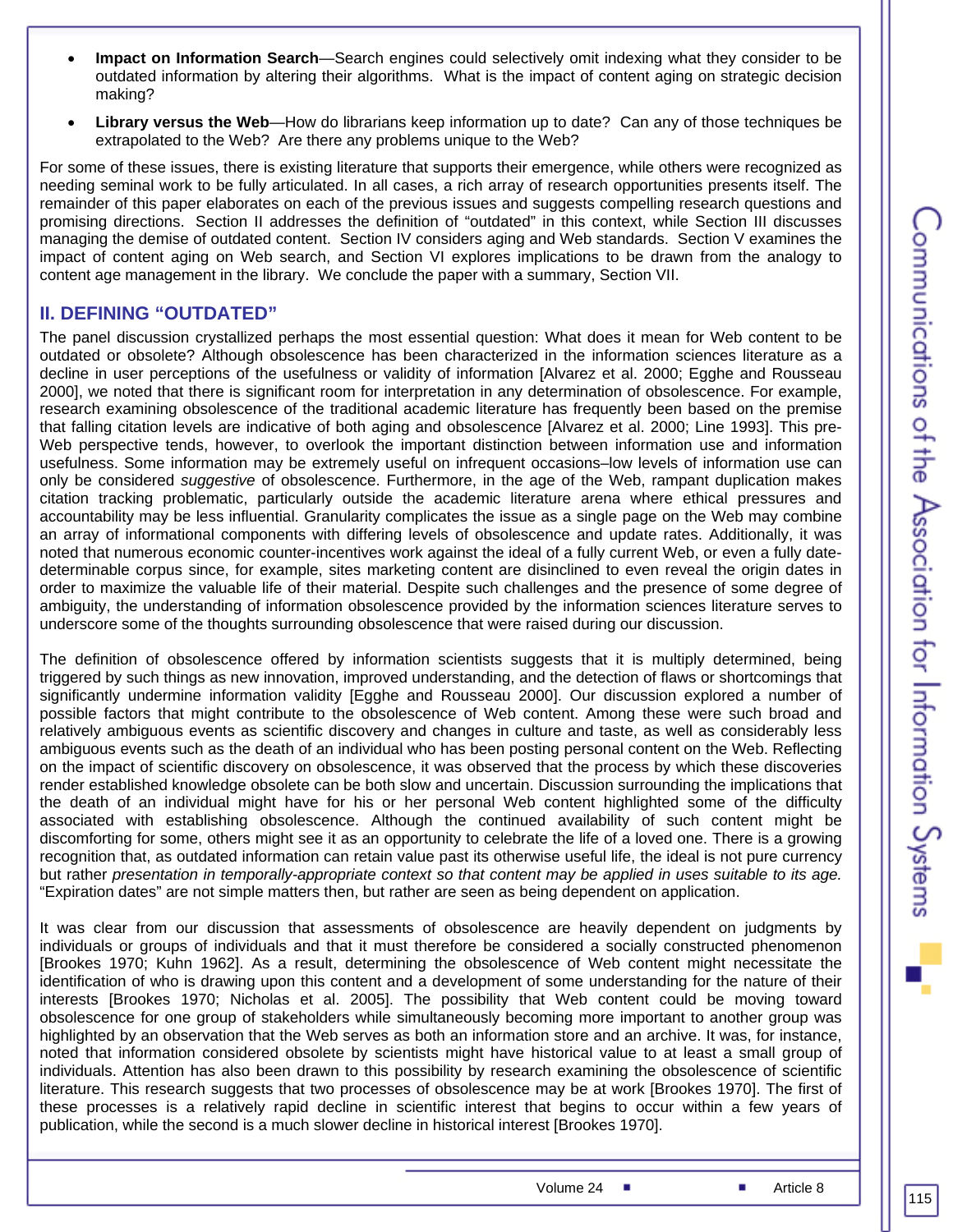Much of the research on the obsolescence of the scientific literature was motivated by the need to address the problem of space limitations surrounding the storage of physical volumes [e.g. Brookes 1970]. Virtualization of information on the Web and dramatic reductions in the cost of data storage may, therefore, increase the extent to which information is retained for historical or archival purposes. Research in the domain of information lifecycle management suggests, however, that the notion of obsolescence remains important as organizations struggle to minimize the costs associated with the storage of vast quantities of information [Tallon and Scannell 2007].

Rather than being either useful or not useful and valid or not valid, information can exhibit varying degrees of both usefulness and validity and therefore be characterized as exhibiting varying degrees of obsolescence. Building on this understanding, we recognized that there is variability in the rate of obsolescence of the various "pieces" of information contained in even a single journal article or on a single Web page. Although the potential for differential rates of component obsolescence has been recognized in relation to physical products [Sandborn et al. 2007], much of the research related to the obsolescence of the scientific literature has tended to view whole journal issues or volumes as discrete bundles of information that uniformly suffer obsolescence. Unpacking information in the way that we suggest does, however, introduce a considerable measure of complexity to efforts to understand and address obsolescence.

Although limited discussion covered the rate at which Web content might become obsolete, it is clear that this rate can vary considerably, depending on the factors driving obsolescence in any given context. Research suggests, for instance, that scientific publications intended to support current research age quite quickly in comparison to those used for archival purposes [Egghe and Rousseau 2000]. Obsolescence rates can also be heightened in subject areas characterized by rapid technological innovation and attenuated when the subject matter is descriptive, conceptual, or critical in nature [Line 1993].

Our discussion of the notion of obsolescence thus covered a broad range of conceptual issues and concerns. The literature appears to support some of our key ideas, though a review of this literature suggests that there is considerable opportunity for further exploration of information obsolescence. It should be noted that the importance of obsolescence is likely to vary depending on the risks associated with relying on the wrong information, and research attention may therefore be particularly warranted in high-risk contexts. Examples of research questions include the following:

- What is a substantive definition for what it means to be outdated, and what are effective age metrics?
- What document standards are needed to label documents with context-appropriate expiration dates?
- How can content presentation be designed so that the user can readily choose to look at the content but still be made aware of its status, i.e., how can temporal context be conveyed effectively through the user interface? This could be akin to the types of work done to highlight security status in the browser, at least in some situations, and might be envisioned as being developed as a browser helper object or add-in.
- What kinds of client- or server-side tools are needed to identify and properly respond to outdated content?

Reference disciplines include Digital Preservation and User Interface Design [Dhamija and Tygar 2005; Jakobsson, et al. 2008; Thibodeau 2002], specifically around awareness of the "freshness" status of a page, much like the need to make users aware of the security status of a particular page.

#### **III. MANAGING DEMISE OF OUTDATED INFORMATION**

Having discussed the various issues surrounding the definition of "outdated" for the Web, the panel then discussed the potential mechanisms for recognizing outdated content. These include document dormancy, and the inclusion of revision and expiration dates in the document or in the document metadata. Revision and expiration dates in the document may assist human readers or page parsers in detecting outdated content. These dates in the document metadata could be used for automated detection of potentially outdated content.

Document dormancy (based on the date of last document revision taken from the document's properties) provides some indication of the freshness of the document. For a search engine, it is also possible to compare the current version with the most recently indexed version to determine if the content has changed since the last indexing. However, without knowing the context of the document, the date of last update really provides relatively little information. For example, meeting notes, once published, are unlikely to be amended or updated, yet they are still a true and correct representation of a past event.

Other indicators of potentially outdated content include logical issues. Broken links in a document may reflect a lack of ongoing maintenance, but they may also be merely a symptom of temporary problems at the linked sites. The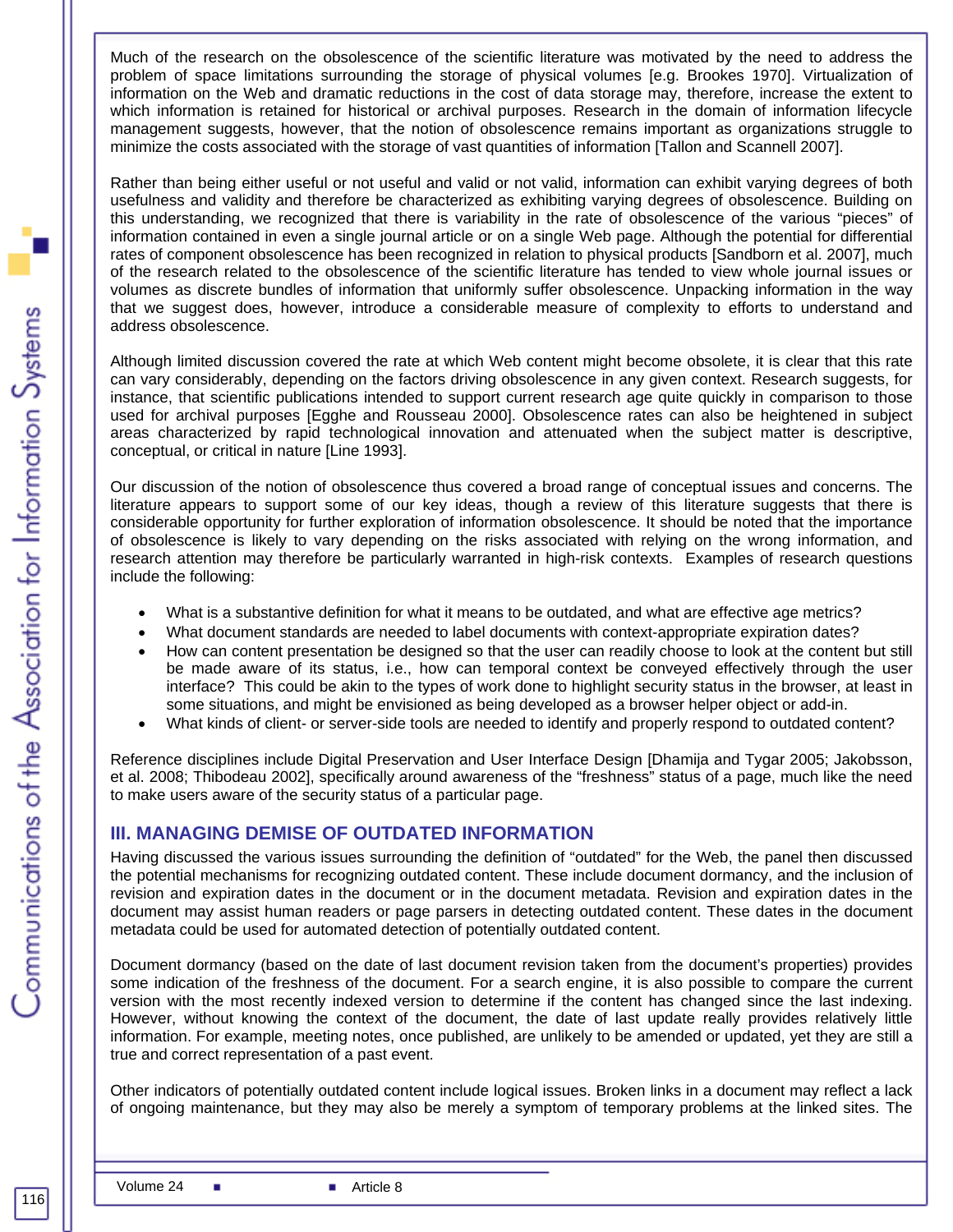content may be incompatible with current versions of software or may have been created for software that is no longer available.

Numerous tools exist that may contribute to automatically detecting outdated content, flagging it as such, and perhaps even depreciating its value and impact in a way appropriate to its age, considering the intended use. Most put the burden for marking and determining content freshness on the content author or the server. Most current content management tools provide mechanisms for specifying expiration dates at which content will be removed from public display (though it may still exist on the server). Van Harmelen and van der Meer proposed a tool called WebMaster that used semantic content elements in Web documents, including revision dates, to allow users and intelligent clients to evaluate the freshness of documents [van Harmelen 1999].

The requirement for authors to take specific action to cause their work to be tagged for freshness, and thus to be later automatically removed, seems likely to be useful only to a relatively small portion of Web authors, and will likely be viewed as a burden or ignored by others. If this capability were built into high-usage authoring tools, then the metadata would be automatically updated without specific author intervention, and the usage of this metadata might reach critical mass. It is also likely that if this metadata significantly affected search engine results, then a further natural outcome would unfortunately be the modification of the metadata to improve search engine results.

One might reasonably ask whether outdated content could be maintained "naturally." Such a demise of outdated content might happen if content was reliably maintained. A significant portion of Web content is created by individual bloggers and personal Web pages. Statistics for three major social networking sites (MySpace, Facebook, and Reunion) show more than 200 million combined active users [Owyang 2008], each of whom may have multiple pages. This does not count inactive users nor does it count other major social networks like BeBo. An aggregate estimate of blog activity indicates over 184 million blogs worldwide, as of early 2008 [Technocrati 2008]. Clearly, many of these may be inactive or have not produced content that will draw large readership. However, they still contribute to the total volume of Web content and to the potential for outdated content.

An interesting point of discussion in the panel is the issue of the demise of the content author. A convenience sample of a variety of Web hosting and blogging sites was surveyed to find their policies for password retrieval in the event of the death of an account owner, so that a survivor could take over ownership and operation if so desired. The survey was conducted in October 2007, and included approximately 12 major Web hosting and blog hosting services. In that survey, none of those services had publicly posted policies for dealing with the death of an account owner. Indeed, in many cases (because the service was ad-supported and therefore not charged to the user), the services often have no real identification information for their users. As such, password recovery can really only be performed if another individual knows the answers to the secret questions.

The death of an account owner is obviously an extreme case, but it is a real one and is indicative of the types of pragmatic issues that arise with content that is individually owned and maintained. Should the owner, for any reason, choose to cease making updates, the content will, in many cases, remain visible for an indeterminate period. For adsupported or otherwise "free" hosting sites, the site earns revenue for content hits and is thus unlikely to remove that content unless the cost of hosting exceeds the revenue earned, or unless they have explicit account expiration policies. Paid accounts, on the other hand, are more likely to have their content removed once payment for the site has stopped. In this case, when lack of updates and lack of payments go together, it is likely that the now-stale content will more quickly be removed from public view. That content could well survive for some time in search engine caches, of course, as well as archives and other mirroring facilities.

Other document approaches, like Wikis (e.g., Wikipedia), employ groups of authors and editors for content maintenance. In this type of situation, unless a topic is so specialized that it draws only one contributor, there is a greater likelihood that the community will continue to maintain content even if one of the primary authors no longer continues.

One example of the need for explicit management of outdated content comes from medical documentation. Researchers [Shekelle et al. 2001] assessed the rate at which medical guideline documentation became out of date. Of a set of 17 guidelines, the researchers found that approximately half of the documentation became outdated in 5.8 years. In this case, the authors declared as "outdated" any material that was no longer correct, due to newer findings in medical research, or due to changing protocols for medical treatments, based on peer-reviewed published evidence that caused major or minor updates to be required for the guidelines. Outdated documents may provide information that is no longer valid and may thus increase the risk of incorrect treatments or approaches to medical issues.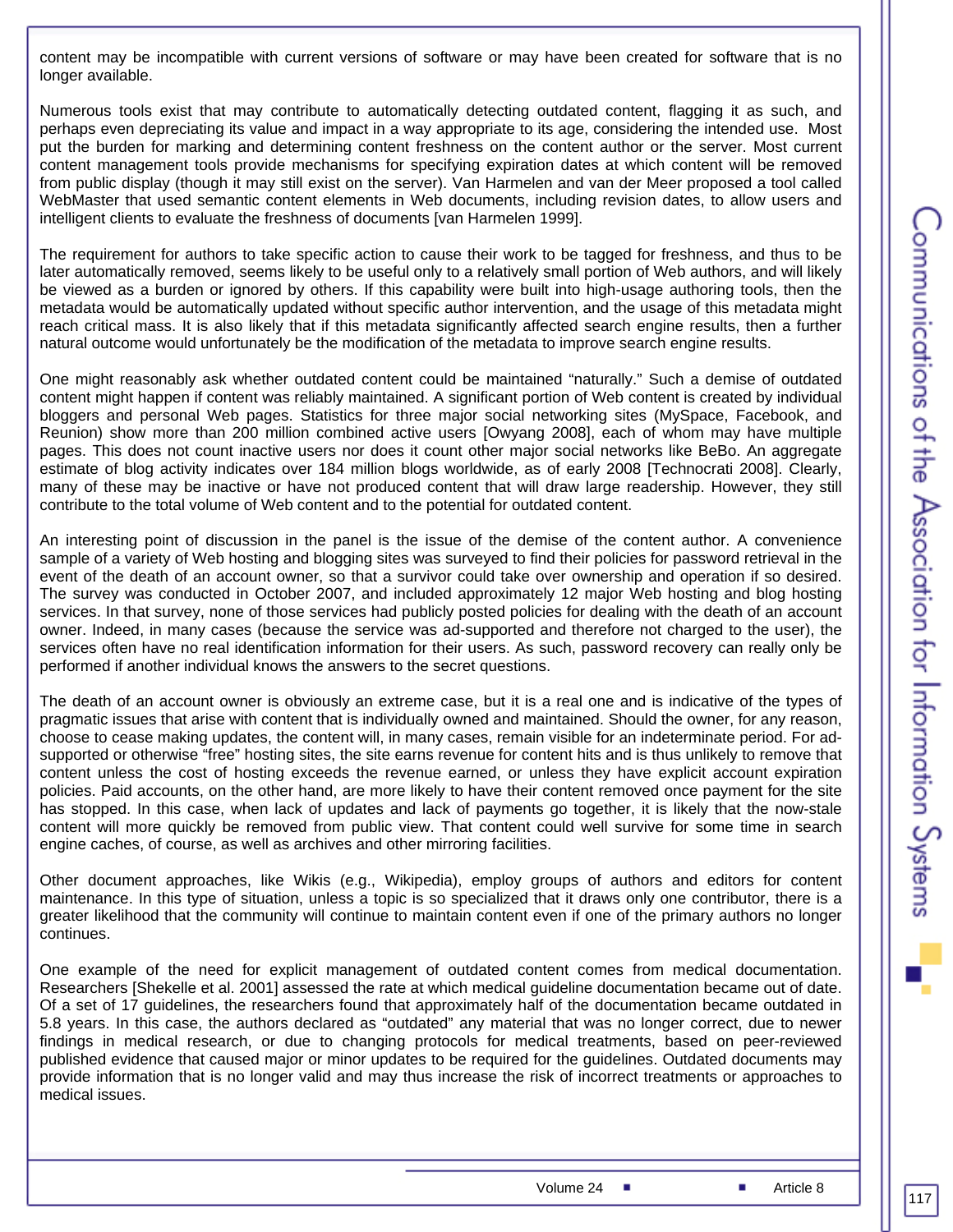As part of a strategy for ensuring that medical documentation is clearly identifiable as to its currency, the United States National Library of Medicine (NLM) specifies permanence levels for its documentation that is published on the Web [National Library of Medicine 2007]. There are four permanence levels, including:

- 1. *Unchanging content*—committed to be permanently available, and content will not change (e.g., meeting minutes)
- 2. *Stable content*—committed to be permanently available, but contents may be subject to minor revisions (e.g., annual reports)
- 3. *Dynamic content*—committed to be permanently available, but content subject to change
- 4. *Non-guaranteed content*—no commitment for availability, and locator information may change as well (e.g., FAQs).

These permanence levels are then used to ensure that documentation is clearly identified to users, as to its intended permanence, and as to its currency. Markers of currency include not only the permanence level but also the dates of publication and last revision and the date for the next planned review of the document. Clearly, this model requires considerable discipline to execute, along with a metadata recording system that can assist in managing the process over a large collection of documents.

Literature reviews indicate that managing the demise of outdated information has received relatively limited attention despite the considerable social, political, and technological implications. It offers rich research opportunities that lie at the interface between people and technology, widely regarded as a defining characteristic of the IS discipline. Some examples of specific research questions raised by the panel include:

- What drives the obsolescence of Web content?
- What are the processes by which obsolescence occurs?
- How does the structure of the Web and the technologies that are used to access it impact obsolescence?
- How can technology be used to facilitate the identification and removal of obsolete content?
- How and to what extent do users establish the obsolescence of Web content?
- How are the interests of some stakeholders served by the presence of obsolete content?

Addressing such questions will be challenging and will draw upon reference disciplines including information sciences, information management, organizational theory/organizational behavior, sociology, psychology, and philosophy (ontology and epistemology). Though challenging, the effort is seen to be a worthy investment, given the impact and import of the results.

#### **IV. AGING AND WEB STANDARDS**

The panel also considered content aging and its relation to the accessibility of information. In his popular book, *The Sciences of the Artificial*, [Simon 1981] Simon reminded us that everything we create in an artificial world is ultimately shaped by the external environment. To the extent that IS researchers make the assumption that the Web is indeed an information technology artifact that represents some fraction of empirical reality [Bray, et al. 2006], then an understanding of the differences and concomitant tensions between the Web and the end-user environment is paramount. The "aging" of content is one such tension. In effect, both researchers and practitioners desire the "aging" of the content to be consonant in time and space with the "aging" of the end-user. Minimally, the aging of the content should not occur before the aging of the end-user population (that is, inadvertently "pre-aged"). Optimally, the diffusion of the standards and protocols of Web technology, including adoption by the automated and manual authoring communities, should be at least as rapid as the maturation of the end-user requirements for accessibility and quality.

Some aspects of Web data and document life-cycle management parallel other substantive technological developments, including traditional libraries and other central, local, in situ repositories; however, some aspects of Web technology diverge from this model, often considerably. With respect to the "aging" of content, there are many aspects of contemporary Web measurement and management. Here we highlight particularly challenging aspects that fall within the regulatory and technological domains of the life-cycle.

Of all the aspects of the Web aggregate system--people, data, networks, software, hardware—one particularly difficult and complex component of the Web has the force of law behind it. This law is known at the federal level as "Section 508" [Section 508 2008]. This law articulates specific technical requirements for Web accessibility by physically challenged (visual, aural, motor, and cognitive) individuals. Broadly, the Section 508 law and specifications are to electronic pathways what the "Americans with Disabilities Act" (ADA) law and specifications are to physical pathways. Much of the Section 508 law is based upon the Web Content Accessibility Guidelines [WCAG

118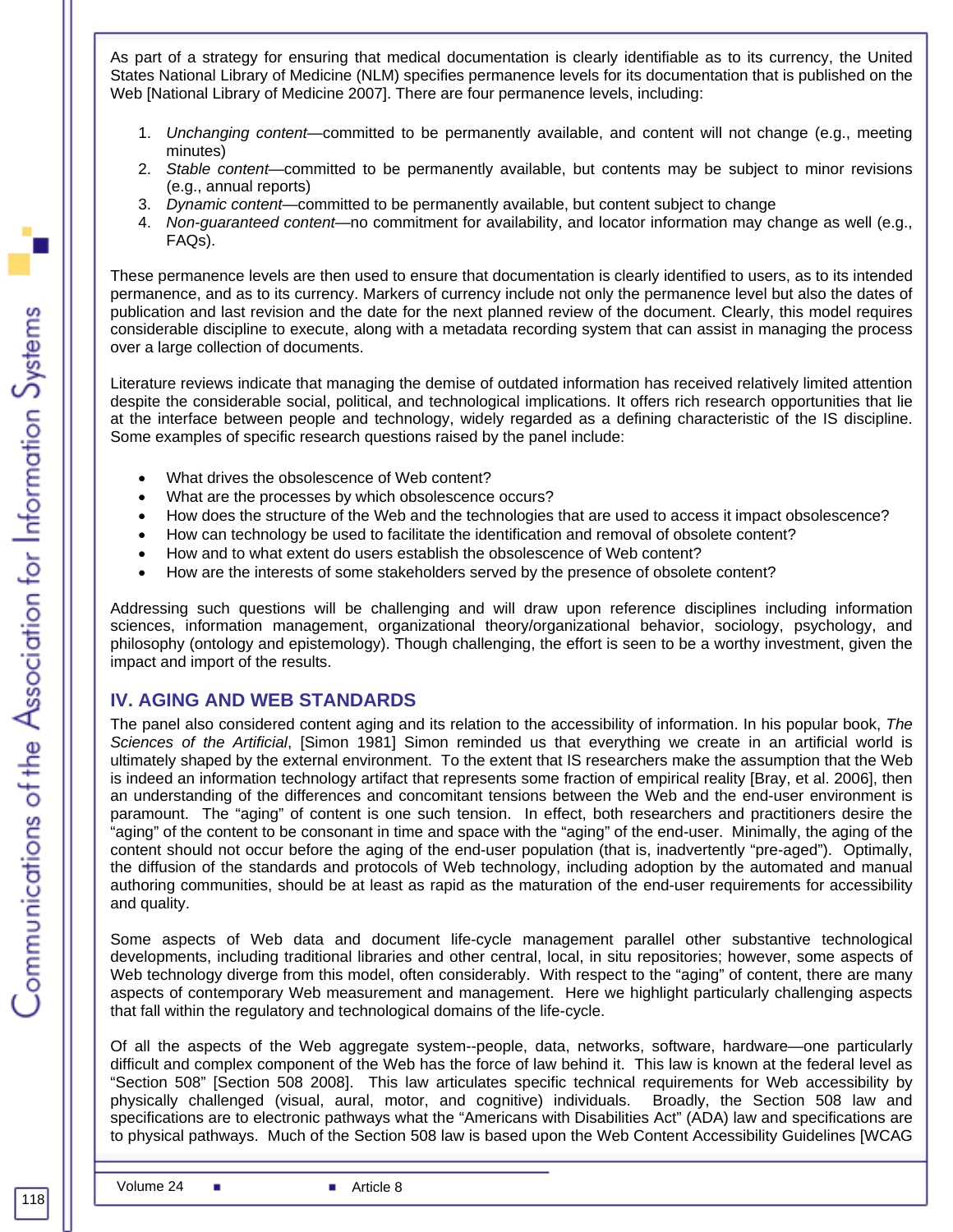2008], which are technical recommendations managed by the World Wide Web Consortium [W3C 2008]. Ensuring that Web sites and pages are inclusive by design and by default remains non-trivial, even for institutions of higher education in a large, progressive state [Smith 2008]. Inadvertent "pre-aging" can occur when Web pages are inaccessible to specific subgroups of end-user populations.

The case of NFB, et al. versus Target Corp. is illustrative [DRA 2008]. The final settlement of this case occurred on August 27, 2008. This case involved the inability of a blind individual to use the Target Stores (a retailer with both a physical and online presence) Web site for many functions, including basic purchases and account setup for gift cards. The Web site had numerous problems, including the use of graphics as "submit" buttons, non-identified graphics and labels on fill-in forms, and poor navigation hierarchy. This case was eventually escalated to a caseaction lawsuit. Among other things, the settlement called for periodic, detailed evaluation of the Web site by an outside consultant, qualitative assessment of Web accessibility by a group of physically-challenged individuals, and an ongoing, collaborative relationship between the NFB and Target Stores in both requirements engineering and Web page design and development for at least three years. This example illustrates the fact that the spirit and letter of various state and federal laws can be specific enough, even in a rapidly evolving technology area such as the Web, to administer justice and promote equity. Providers of goods and services can be held liable for "pre-aging" content; that is, content that is not accessible to specific subgroups of end-user populations.

The main unit of composition on the Web is the Hypertext Markup Language (HTML) page, and the primary access device (at least currently, until mobile devices replace desktop devices) on the Web is the browser, such as Internet Explorer (IE), Mozilla Firefox, or Apple Safari. The specific architectural, engineering, and construction technical details, such as syntax requirements, technical recommendations, and underlying protocols, individually define an HTML Web page and collectively define the Web environment. The assumptions and processing paths programmed into a browser define what a browser will display to a user and how the HTML and related files are to be interpreted. This is the content, or data, of the Web page.

But data is partly managed by metadata that describes the contents of the data. By extension, there is "metacontent" (relatively invisible structure intended for consumption by "machines") for each piece of "content" (relatively visible detail intended for consumption by "humans"). Not only does the W3C manage technical recommendations for content, the W3C also manages the technical recommendations for meta-content. Germane to the idea of content aging, there are recommendations for schemas (XML/Schema), semantics (RDF/OWL), and Privacy (P3P). There are other, key recommendations, including those of Subscription and Aggregation (RSS/ATOM) files. If one or more of these meta-content recommendations are not used in conjunction with the HTML/CSS content recommendations, then the content risks being "pre-aged." Even the built-in <meta> tag in HTML, especially when used with a widely known lexicon such as the Dublin Core [DC 2008], can be used to store and forward dates. The main standard for semantic interoperability, RDF [RDF 2008] has remained stable since 2004. However, just as the distinction between "flat-file" databases and databases in third-normal form is nontrivial, the ability for authors to extend their HTML/CSS (syntax) knowledge to RDF/OWL (semantics) knowledge is non-trivial. This new ability requires both a conceptual leap and a technological tool use leap and may ultimately result in a transition from less manual Web page generation to more automated page generation.

One final issue on the subject of content aging is worth noting. Much of the aging discussion, including the engaging dialogue at the AMCIS panel, assumes that the content is chiefly static text. It is not clear how to "age" dynamic content, including "content" that emerges via a scripting language, such as JavaScript. Not only can parts of a Web page age at different rates, different versions of a scripting language (including the versions deeply embedded in different browsers) may interpret a command file differently. This ability to tightly interweave "dynamic content" with "static content" may define the spirit and letter of "aging" in the future. In effect, there may be no such thing as a "document." The community may conclude that it's all just data, managed by appropriate meta-data, living within the confines of technical recommendations and legal requirements.

Again these issues present rich research opportunities. For example, given existing Web content standards and emerging subscription standards, there are research questions surrounding the diffusion of "blogs," particularly in how they (that is, content or pointers to content organized in some type of chronological structure) will displace or supersede in importance "non-blogs" (that is, "traditional xHTML Web pages") that embed no chronological or other date-related data or meta-data in the "document."

Studying the technology and diffusion of semantic authoring (either by hand or generated quasi-automatically by a programmatic process) is important as well. The most promising technology is the RDFa standard for embedding semantic information ("meta-data") into new or existing XHTML files. Since the Resource Description Framework (RDF) uses a logic chain (subject-property-predicate) at root, using RDF (as a separate file) or RDFa (embedding the meta-data as a micro-format inside the same file used for presentation) provides an ample platform to specify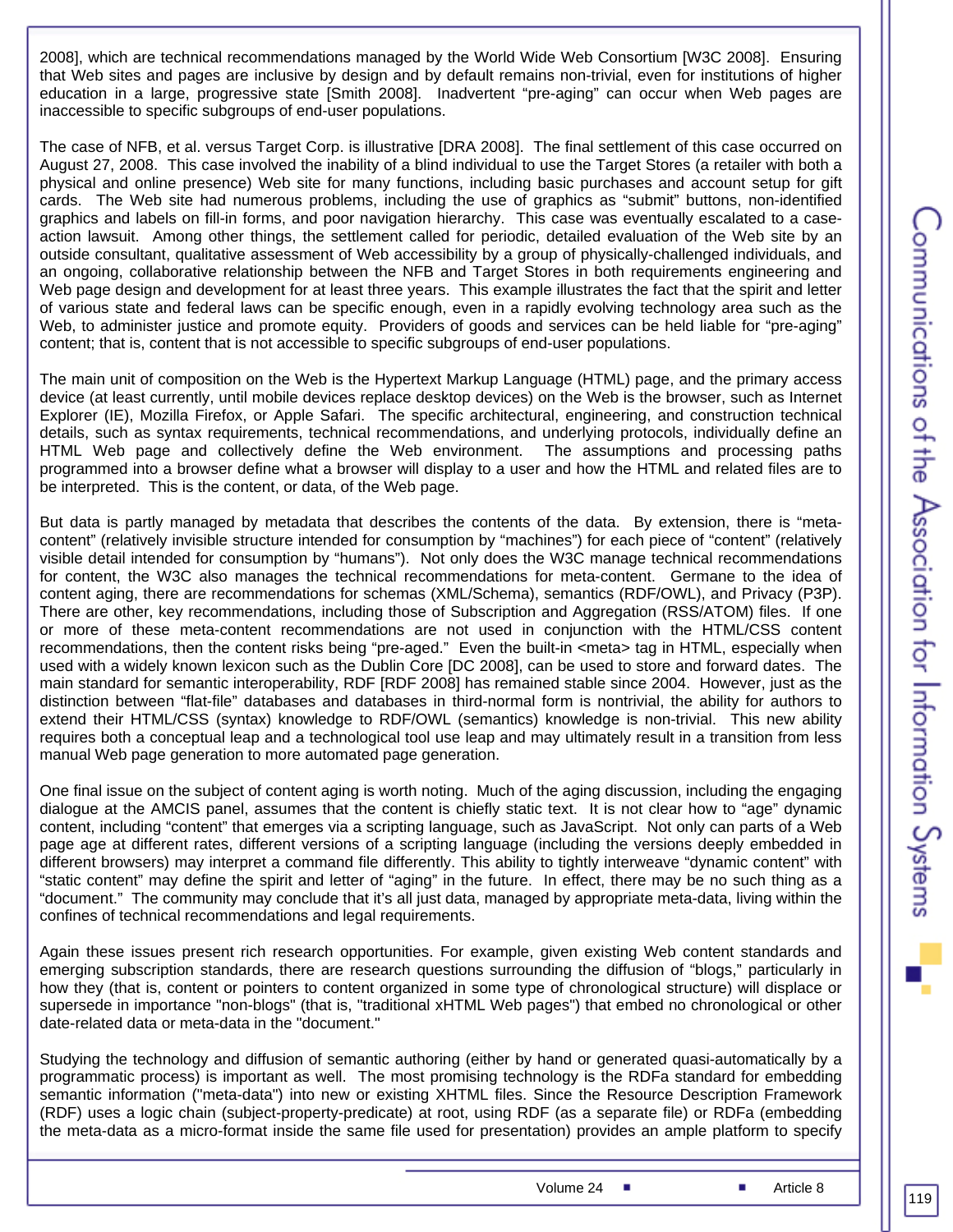the granular details of how a document (or container of data) should be aged. A key question is the degree to which a human author can reliably know the date of aging ex ante and encode it properly without coding errors. These questions involve analysis of authoring, consumption, archiving, and ultimately, aging.

Related disciplines include computer science, library science, and human computer interface (HCI) studies. Computer science and informatics paradigms dominate the normative (prescriptive) and informative (descriptive) specifications, particularly within the World Wide Web Consortium (W3C). To the extent that technology and engineering "best practices" regarding content aging, or any other Web application, is measured and managed as a successful strategy, the W3C is likely to be the reference. This is particularly crucial as semantics continues to augment syntax within digital published works. Library science and by extension, practicing librarians, have developed standards, policies, and procedures to deal with issues of content aging (including knowing *when not to specify it*, such as in the inside front cover of a procured book). HCI researchers live at the intersection of several disciplines and interfaces. One area of research is the differing nature of "content aging" required for human consumption and required for machine consumption.

#### **V. IMPACT ON INFORMATION SEARCH**

The next topic of discussion in the panel was how content aging affects accessibility of information by search engines. According to the model (see Figure 1) presented by Venkatsubramanyan and Kwan [Venkatsubramanyan and Kwan 2008], one of the distortions in Web search occurs when content retrieved by the search engine is not relevant to the decision problem. This can be: a) content retrieved that is current but not relevant to the query; and b) content retrieved that is not relevant due to inconsistencies between the indexed content and real world phenomena. In a realistic situation, the user will receive less than perfect information as a result of the inconsistencies in the Web search environment.



**Figure 1. Set Diagram Showing Search Contents and Results (Figure not to scale)** 

Any decision needs relevant information and nearly all problem solving and decision making behavior relies on information search [Simon 1981]. The way individuals engage with information is being changed by the Internet. With the growth of the Internet and the World Wide Web, nowadays more and more individuals rely on search engines to find the information they need. Recent studies from Pew Internet and ComScore show that about 60 million American adults use search engines on a typical day, and 90 percent of the Internet users use search engines [Rainie and Shermak 2005]. Individuals who feel they have something important at stake are more likely to engage intensely with online search [Fox 2008].

In a perfect world, we would all retrieve high-quality, perfect information every time we do online searches. The most basic requirements for quality information are [e.g., Floridi 1996]: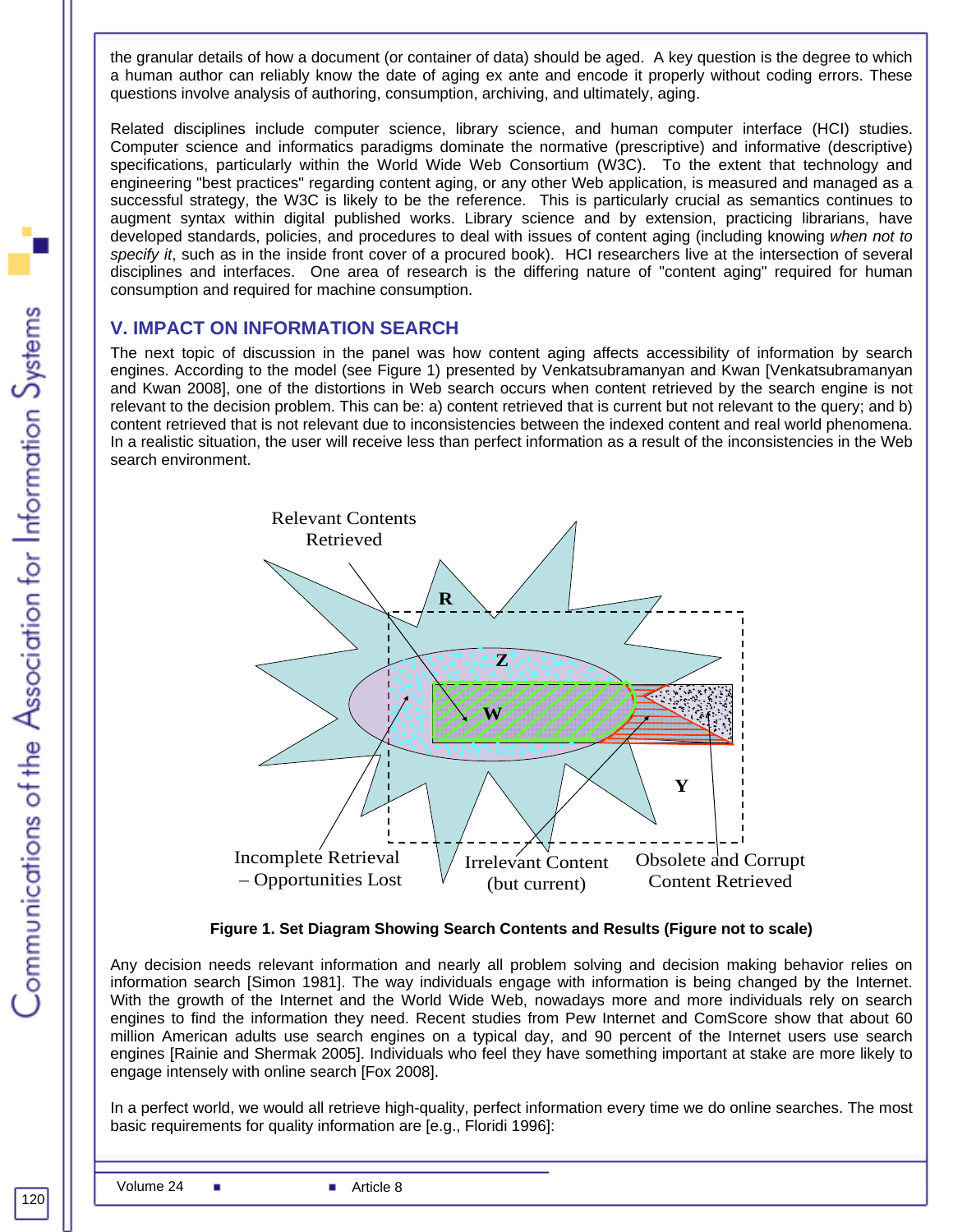- *Objectivity*. We expect that the information is presented in a manner free from propaganda or disinformation.
- *Completeness*. We expect that the information is a complete, not a partial, picture of the subject
- *Pluralism*. We expect that all aspects of the information are given, and the information is not restricted to present a particular viewpoint, as in the case of censorship.

However, our world is not perfect. Online searchers confront the question of information accuracy on a daily basis, because anyone can post anything on the Internet. The quality of the information returned by search engines may not be guaranteed. In addition to these three basic requirements, we should also expect the most recent information available for our decisions, instead of obsolete or outdated information. This issue is especially important because content and information over the Internet are updated frequently. Sustersic et al. (2006) investigated 22 Web sites and tracked 14,523 distinct Web resources in seven weeks. Sixty-six percent of these tracked Web resources were HTML files. They found that on average the tracked resources were changed nine times in seven weeks, and 46 percent of resources were changed at least once. For those changed, the mean time between changes was 21 hours.

As end users, we may wonder how search engine or other systems, for example Web caching or content delivery networks (CDN), reflect content changing. Web resources themselves carry some time-related attributes. The most common time-related attributes include DATE, EXPIRES, and LAST-MODIFIED TIME. DATE normally indicates when the resource was created. EXPIRES is the date and time when the content may be obsolete. A lot of Web caching systems and CDN use this attribute to decide whether caches or edge servers need to make a request to the origin server for a fresher copy of the content. LAST-MODIFIED TIME reflects when the resource was last modified. In Web caching systems and CDN-s, there are other complicated synchronization mechanisms, trading off between the freshness of the content in the edge servers and the cost of updating/communication. The details of these mechanisms are beyond the scope of this discussion [e.g., Rabinovich and Spatscheck 2002, for some more discussion on this].

Search engines like Google normally update their index on a regular basis (for example, every four weeks). Until content crawlers check Web content the next time, there is no synchronization mechanism in place that can make sure when and how the changed content will be reflected in the search results. Further, as we have discussed earlier, ranking algorithms like PageRank probably do not favor recent and new content over old content in their ranking. In another words, the age of a piece of content may have positive effects in the ranking. The reason could simply be that the new content has not attracted much attention yet.

Besides content aging, there are also other issues related to the quality of information over the Internet. We may be caught by bogus information, which may appear in some reputable news Web site. We see different types of online deceptions [Rowe 2005], including Web scams, falsified research, hoax sources, and so on. Will a search engine know which source is more reliable or have higher quality? A search engine may be able to determine the quality and reliability of Web sources based on certain assumptions. For example, a reliable source will attract more people to visit, and it may have more other Web sites link to it or "cite" it. The reliable source could also have more outlinks. However, all these metrics cannot guarantee a site is reliable, because these are observed phenomena, and the fraudulent may generate those metrics artificially like click fraud.

Content aging and active deceptions over the Internet may significantly impact individuals' search behaviors. As Google could not tell us explicitly which piece of information is a scam and which piece of information is more recent, it could become a challenging task to identify reliable and quality information, especially for those inexperienced and unknowledgeable in the field that they tend to search. And, in fact, individuals' judgment and decisions are significantly affected by the ranking of the content in the search result list [Joachims 2007]. Recent studies based on the number of queries submitted in individual search sessions showed that individuals tend to search more intensely for healthcare related information than they do in searches related to other matters [Wang et al. 2008]. Maybe one of the reasons is that individuals try to reduce the uncertainty regarding some important information by looking at different sources, since the quality of information in healthcare across different online sources varies [see Eysenbach et al. 2002 for a review].

Content aging and information quality are the emerging issues with the development of Internet and online search industries. More research effort is needed to understand how content aging and information quality over the Internet affect individual information seeking and decision-making. Examples of some research questions include, but are not limited to:

- Are users of search engines aware of the issues of content aging and information quality?
- How do users distinguish the reliability of information source? What are the strategies they use?

Volume 24 ■ Article 8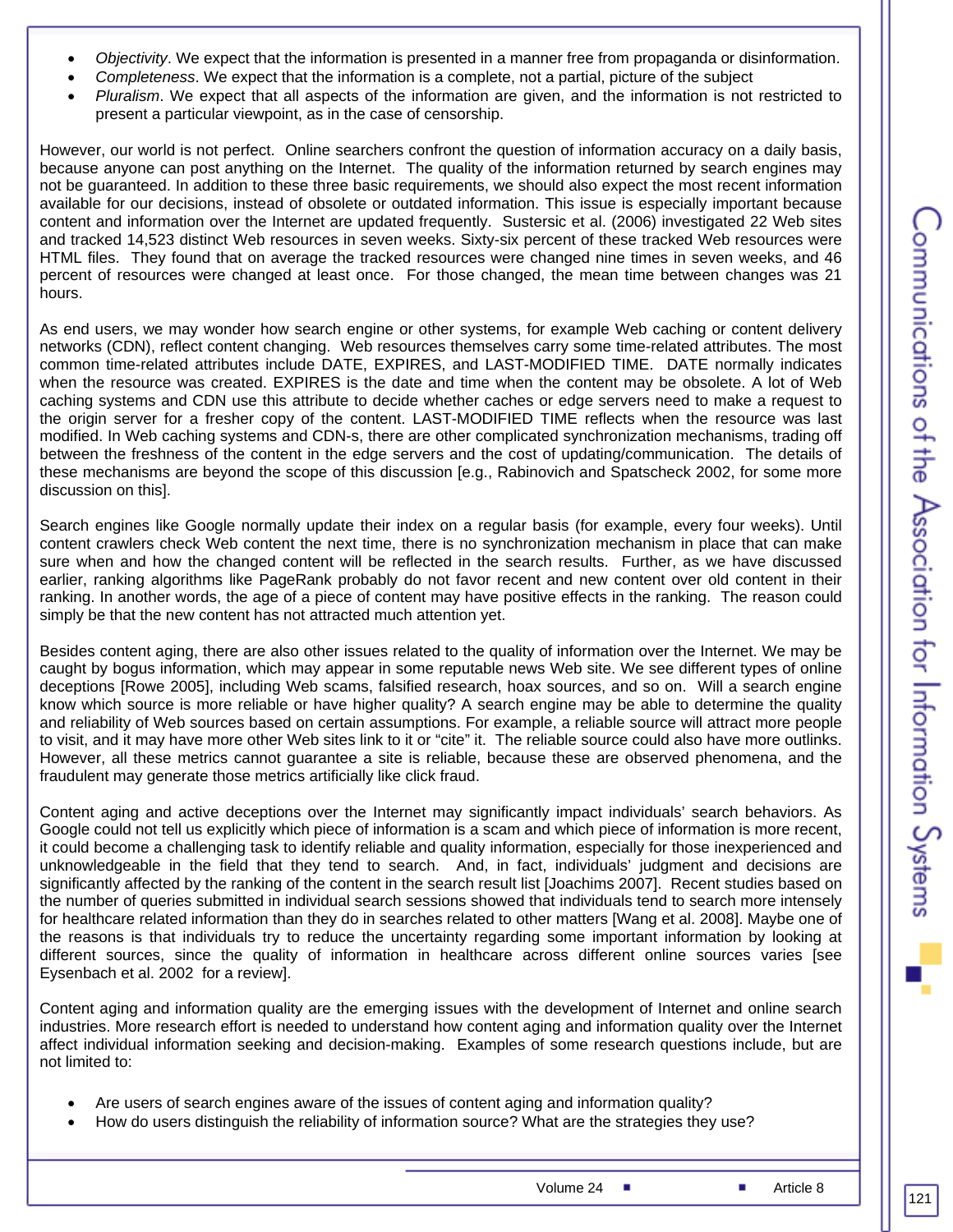- How much do users trust information returned by search engines? How does the rank of a resource in the result list affect users' trust of the source?
- How does users' trust of online sources affect users' search behaviors and strategies?

To address these questions, we may draw from other disciplines. Literature in decision-making suggests that information is important for any decision, and the availability of the information affects individuals' decision-making behavior. As decision-making needs quality information, studies in information quality look into how we define quality information. Research in marketing as well as in library science studies individuals' behavior related to information seeking (for example, how does an individual search for information, and to what extent will an individual search).

#### **VI. THE LIBRARY ANALOGY**

The panel next focused on whether experiences from the analog world could shed light on options for dealing with aging digital information. People have been grappling with long-term maintenance of information and objects for millennia. The management of long-term storage of information objects traditionally has been divided between archives and libraries. The logic behind the separation between libraries and archives may provide insight into handling aging content on the Web.

An archive contains unique items that document everyday activity or functions for a specific group of people [Cox 1994; Hensen 1989; Ritzenthaler 1993]. For instance, the National Archives and Records Association, NARA, documents the activity of government employees and agencies, while the Institute of Jazz Studies documents the lives of jazz musicians. The removal of objects in an archive depends upon its mission. Some archives use retention schedules which stipulate how long to keep certain types of records. Most items that are considered a permanent part of the collection are carefully preserved and cataloged.

A library contains published items that support the knowledge needs of a particular community either geographic or institutional [Buckland 1992; McArthur 1986]. For instance, a corporate library supports its organization while the town public library supports its local citizens. The removal of objects in a library occurs routinely as new information items are available. For instance, a first edition of a textbook may be weeded out when a later edition is published. Traditionally archives, which document an activity in time, weed their unique items rarely, while libraries, which document ideas, change their published items frequently.

The division between archives and libraries is being challenged by the nature of digital objects. Analog items can be distinguished between unique items and published ones. However this division won't work for digital items. The very definition of a digital item is that it is not unique. A digital copy is a perfect replica of the original [Samuelson 1998]. The determination of the object's status based on its intrinsic value cannot be used for digital objects. Another mode of thought is necessary to understand the difference.

The difference between the archival mission of tracking an activity and the library mission of tracking an idea could be useful in a digital realm as a user tries to understanding aging content. Digital materials that track an idea are constantly changing and could be considered outdated. These digital materials capture the most recent thoughts and arguments regarding an idea, for example, a Wikipedia page. Information pages need dates to confirm that the page has been updated. The date is particularly important if, for some reason, the old page is not subsumed by a new one. Digital materials that document an activity in time would never be considered outdated. These digital materials capture a moment in history, for example, Tim Berners Lee's first Web page. Historic activity pages require dates so information could be placed in context. Any page, which contains news, might best be considered an archival record, which documents a current activity.

The recent plunge in stock price for United Airlines is an example of the problem when there is not a distinction between historic and current pages. On September 8, 2008, a Florida investment service mistakenly quoted a sixyear-old *Chicago Tribune* article because it appeared at the top of a Google search [Abels 2008]. The false news that United Airlines was going into bankruptcy sent the stock price into a nosedive within minutes. The *Chicago Tribune* article contained links to contemporary pages, however, the information was undated. Without the necessary date, the page appeared to be a current information page when it was actually a historic activity page.

Government information is a good example of the tension between current information and historic activity when dealing with aging content. For example in the case of legal information, citizens may simultaneously want to see the current law as well as any relevant pending legislation. Citizens might turn to the Federal Emergency Management Agency to find the best current information about an ongoing disaster. However, another citizen may be looking for relief information for a disaster that already happened. The government must balance the public expectation for maintaining historic activity with that for publishing current information.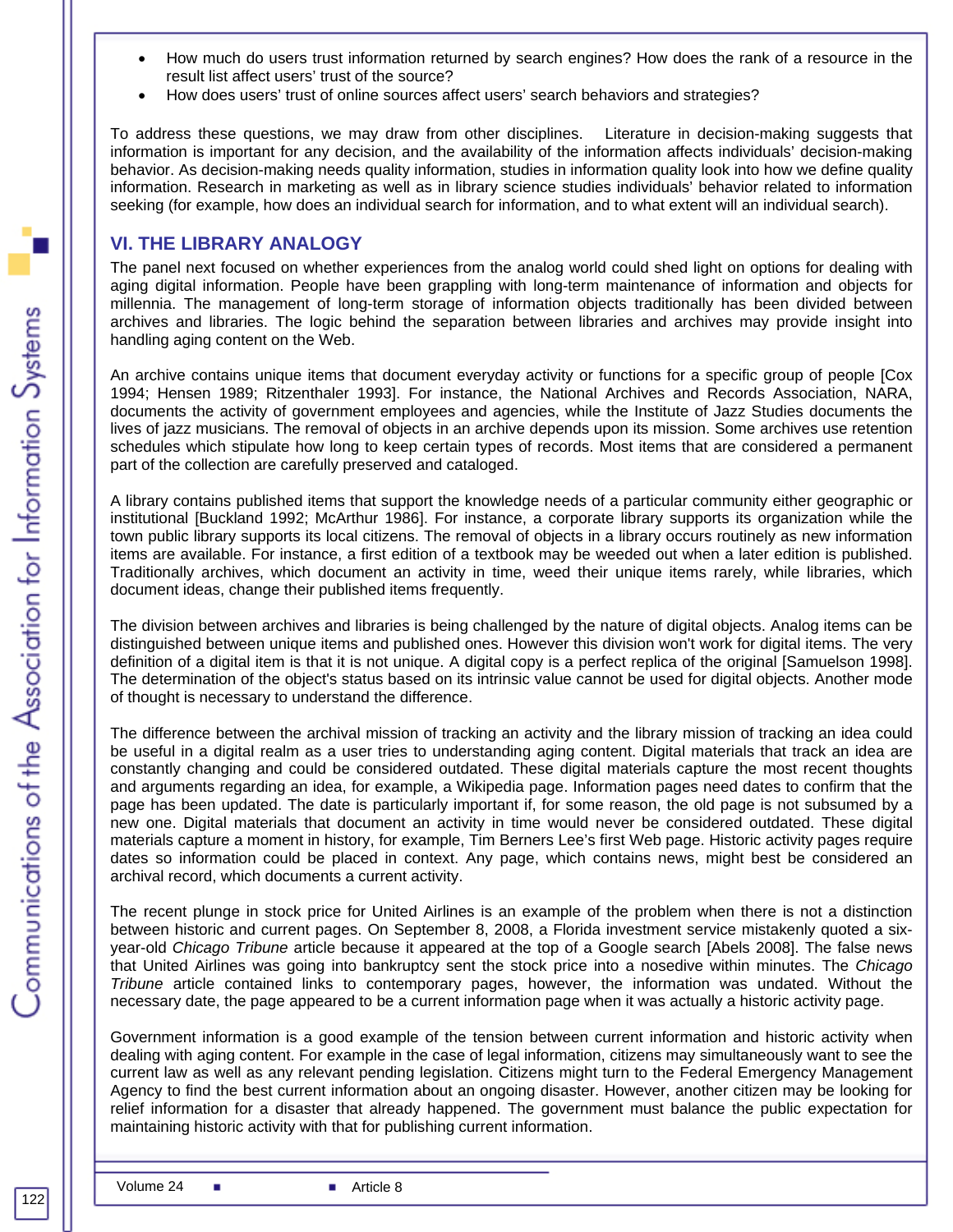The expectation that older government information remain available began just after the September 11, 2001, attacks, when some open documents became classified. This caused an uproar with citizens worried about political motives and historians worried about future research [Hensen 2001; Nelson 2002]. While the controversy focused on the issues of access to government information, it brought to light the process that the government uses to weed aging content.

While most federal agencies maintain current information Web sites, specific agencies handle historic aging information. In the tradition of archives, these items document ongoing activity. The groundbreaking E-Government Act of 2002 established the dissemination of government information through the Internet. Following the structure of how paper documents are handled, the National Records and Archives Administration (NARA) began to receive electronic records submissions. However, other federal agencies play a role. The Government Printing Office (GPO), the federal government publisher, is responsible for permanent access to the documents it publishes (http://www.gpo.gov). To accomplish this, GPO runs a program that sends paper publications to libraries across the country and also provides access to these documents through the Internet [Jacobs et al. 2005]. The Library of Congress, a national library, has led the way on digital preservation and cataloging technology and has sponsored several projects that harvest and catalog government Web sites (http://www.digitalpreservation.gov).

NARA crawled all federal Web pages to create a snapshot of federal Web sites in 2000, 2004, and 2006 (http://www.Webharvest.gov). Anticipating a possible change in the Congressional leadership or the administration, NARA chose major election years to capture federal Web sites. There was an expectation that another capture would be done in 2008 after the presidential elections. However, in the spring of 2008, NARA issued statements that limited its involvement in saving federal government Web sites (NARA 2008). NARA emphasized internal agency responsibility and questioned the usefulness of capturing only a one-day snapshot. However, there was enough external pressure and public concern that a private-public consortium was formed to capture all pages under the .gov domain [Library of Congress, 2008]. For the moment, it seems the government is still struggling with who is responsible for aging content and which information needs to be preserved.

Research in aging digital content naturally crosses several disciplines: library science, archival studies, information retrieval, database management, and computer networks. The existing infrastructure to support paper and book objects moves in a complete lifecycle. The problem of aging content on the Web reveals that digital objects need similar lifecycle and infrastructure support. Cyber-infrastructure is a combination of technology, users and creators involved in digital content collections. Research programs that emphasize cyber-infrastructure, like the National Science Foundation, cope with the complex interconnections of data creation, data collaboration and data use. Cyber-infrastructure research approaches are naturally holistic and may be better suited to discern how content can efficiently move through all stages.

Specific research questions related to this area include:

- If librarians and archivists guide print objects through the lifecycle, who will be the equivalent leaders in the digital realm?
- While cultural institutions clearly took the lead for printed objects, digital objects often have business, copyright and trademark restrictions and profit incentives. What types of institutions will be establishing best practices?
- Authors are not involved in the process of getting their books on or off library shelves. Will digital creators have to take a more active role in the long-term fate of their work?

Past research has emphasized the early stages of the life cycle: creation and retrieval of digital content. Future research needs to move towards the final stages in the digital lifecycle: removal and storage. Joint venture research between librarians and information systems researchers may result in better understandings of what to keep and how to preserve it.

#### **VII. SUMMARY**

The Web has grown since its inception, doubling in size every few years. Along with the growth has emerged the phenomenon of outdated content on the Web, with several estimates pointing out that large fractions of the Web are stale. Given the importance of the Web in today's decision making, the obsolescence phenomenon has to be investigated in further detail. To this end, the panel discussed the phenomenon, fusing a wide range of perspectives and articulating a set of core issues that need further research investigation.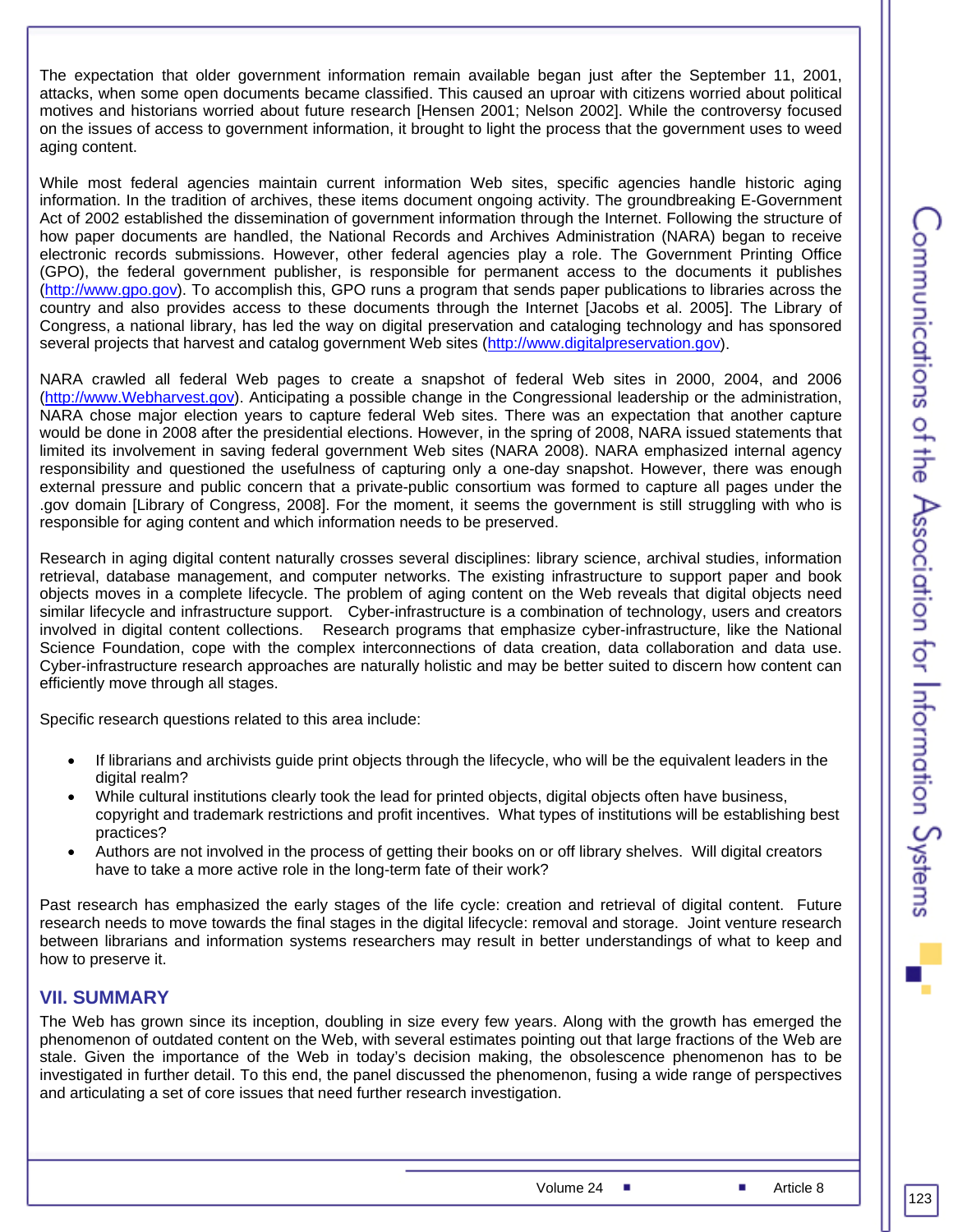One primary issue that arises is the definition of obsolescence. While it is tempting to define obsolescence using a metric such as age, it is more probable that the definition is multiply determined by factors such as scientific discovery and the community in question. The definition is crucial to the field of information life-cycle management. The next issue arising out of the definition is the rate of content aging, involving factors such as document dormancy, logical connectivity and demise of the content author. It is improbable that either tooling or manual editing can provide a satisfactory solution, leading to the opportunity for a more systemic solution in this area, particularly in the sensitive area of medical information management. A related issue is the relationship of content aging to Web standards and implementation technologies and the related legal implications, all of which are complicated by the emergence of dynamic content and aging issues. Next and importantly, since search engines determine document relevance using content age, the impact of content aging on information search as an input to strategic decision making needs to be explored in greater detail. Finally, the panel compared this digital problem to that in the analog world using the library as an analogy, exposing similarities and differences.

#### **ACKNOWLEDGEMENT**

The panel would like to thank the participants as they enthusiastically participated in the discussion and provided valuable input and feedback helpful in formulating the ideas expressed herein.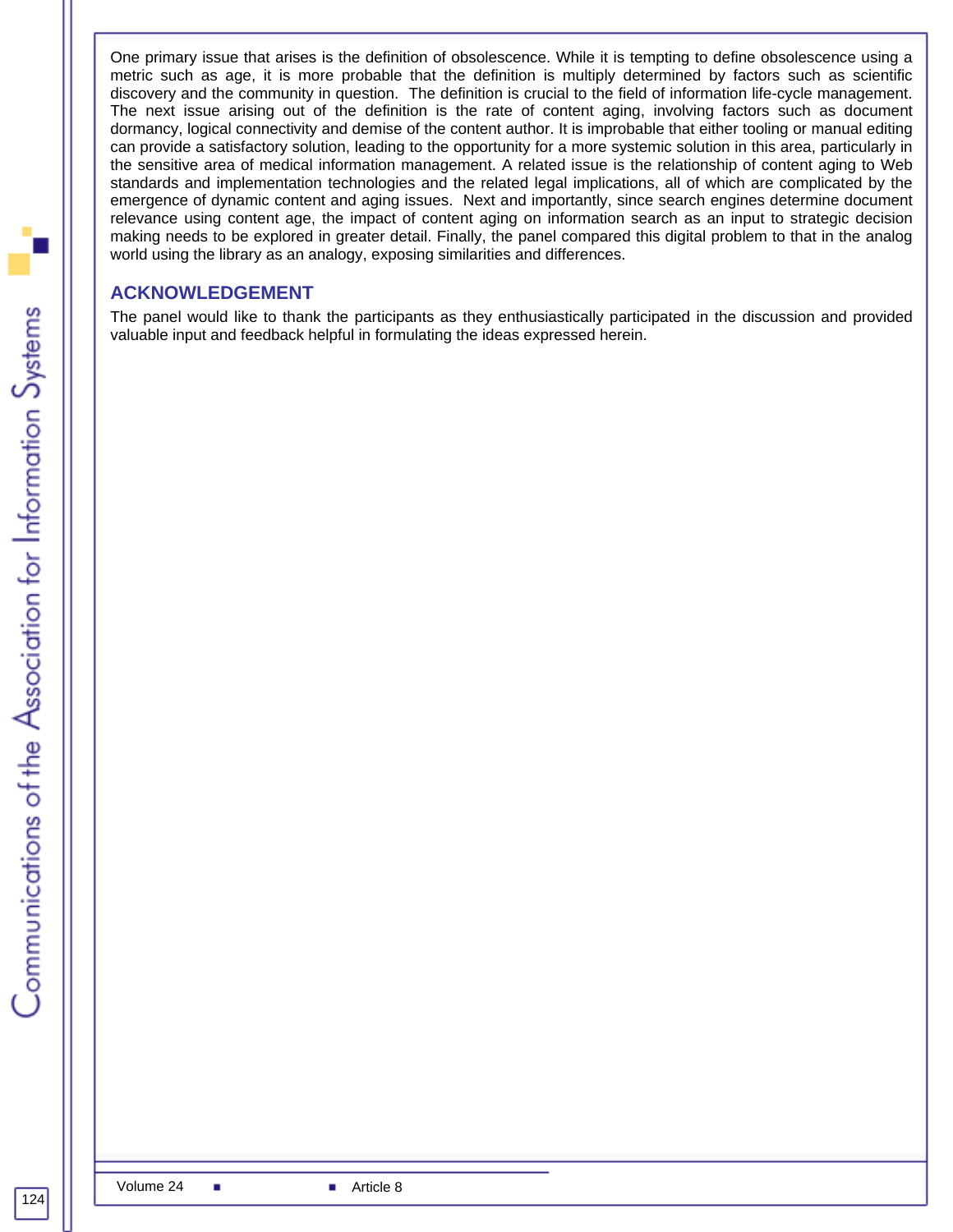#### **REFERENCES**

EDITOR'S NOTE: The following reference list contains the address of World Wide Web pages. Readers, who have the ability to access the Web directly from their computer or are reading the paper on the Web, can gain direct access to these references. Readers are warned, however, that:

1. These links existed as of the date of publication but are not guaranteed to be working thereafter.

2. The contents of Web pages may change over time. Where version information is provided in the References, different versions may not contain the information or the conclusions referenced.

3. The authors of the Web pages, not CAIS, are responsible for the accuracy of their content.

4. The author of this article, not CAIS, is responsible for the accuracy of the URL and version information.

- ABC. (2002). "Dangerous Surfing Study: Drug Web Sites Provide Harmful Information," ABC News.com, http://www.cancer.med.umich.edu/news/melanoma.shtml, Jan 25, 2002 [ABC News.com, 2001].
- Abels, J. E. (2008, September 8). "Inside The UAL Story Debacle," Forbes.com. http://www.forbes.com/2008/09/08/ual-tribune-bankruptcy-biz-media-cz\_ja\_0908ualstory2.html
- Alvarez, P., I. Escalona, and A. Pulgarín. (2000). "What Is Wrong with Obsolescence?" *Journal of the American Society for Information Science* (51:9), 07, pp 812-815.
- Bray, D., et al. (2006) "AMCIS 2006 Panel Report: The Web as a Digital Reflection of Reality," *Communications of the Association of Information Systems* 18(28), Nov 2006.
- Brookes, B. C. (1970). "Obsolescence of Special Library Periodicals: Sampling Errors and Utility Contours," *Journal of the American Society for Information Science* (21:5), Sept-Oct, pp 320-329.
- Buckland, M. K. (1992). "Redesigning Library Services: A Manifesto," Chicago: American Library Association. http://sunsite.berkeley.edu/Literature/Library/Redesigning/html.html.
- Cho, J. and H. Garcia-Molina. (2000). "The Evolution of the Web and Implications for an Incremental Crawler," In Proceedings of the 26th International Conference on Very Large Databases, pp. 117–128.
- Cox, R. (1994). "The Record: Is It Evolving?" The Records and Retrieval Report," *The Newsletter for Professional Information Managers* 10:3 (March 1994), p. 1–16.
- DC. (2008). Accessed on September 19, 2008. See [ http://dublincore.org/ ].
- Dhamija, R., and J. D. Tygar. (2005). "The Battle Against Phishing: Dynamic Security Skins In SOUPS 2005," Proceedings of the 2005 ACM Symposium on Usable Security and Privacy, ACM International Conference Proceedings Series, ACM Press, July, pp. 77-88.
- DRA. (2008). Accessed on September 10, 2008. See [ http://www.dralegal.org/cases/private\_business/nfb\_v\_target.php ].
- Egghe, L., and R. Rousseau. (2000). "Aging, Obsolescence, Impact, Growth, and Utilization: Definitions and Relations," *Journal of the American Society for Information Science* (51:11), 09, pp 1004-1017.
- E Government Act of 2002. 44 U.S.C. § 101 (2002). http://hdl.loc.gov/loc.uscongress/legislation.107hr2458.
- Eysenbach, G., J. Powell, O. Kuss, and E. R. Sa. (2002). "Empirical Studies Assessing the Quality of Health Information for Consumers on the World Wide Web: A Systematic Review," *Journal of the American Medical Association* (287:20), pp 2691-2700.
- Floridi, D.L. (1996 ). "Brave.Net.World: The Internet as a Disinformation Superhighway?" *The Electronic Library*  $(14:5)$ .
- Fox, S. (2008). "The Engaged E-Patient Population," *Pew Internet & American Life Project*.
- Google. (2008). We knew the Web was big . . . [Blog] 2008 July 25 [cited 2008 September 20]; Available from: http://googleblog.blogspot.com/2008/07/we-knew-Web-was-big.html.
- Hensen, S. L. (2001). Sunday, December 16. "The President's Papers Are the People's Business," *The Washington Post*, p. B30.

Hensen, S. L. (1989). *Archives, Personal Papers, and Manuscripts: A Cataloging Manual for Archival Repositories, Historical Societies, and Manuscript Libraries* – 2nd ed. (Society of American Archivists).

Imam, I. F. (1999). "Multiple Approaches to Intelligent Systems, Chapter on WebMaster: Knowledge-Based Verification of Web-Pages," ISBN 978-3-540-66076-7.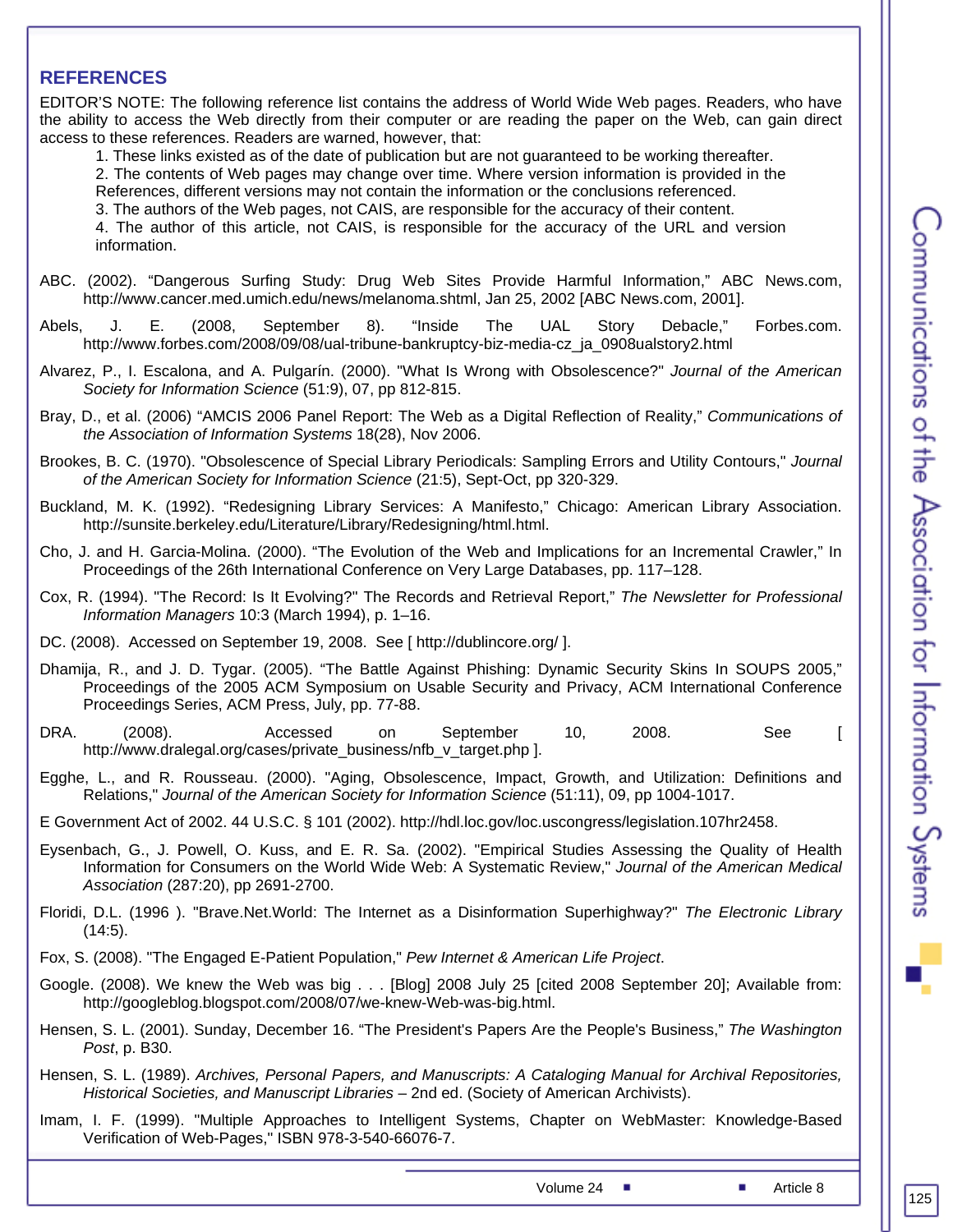- Jacobs, J. A., James, R. Jacobs, and Y. Shinjoung. (2005). "Government Information in the Digital Age: The Once and Future Federal Depository Library Program," *The Journal of Academic Librarianship* 31 (3), 198-208. http://dx.doi.org/10.1016/j.acalib.2005.02.006.
- Jakobsson, M., A. Tsow, A. Shah, E. Blevis, and Y. Lim. (2008). "What Instills Trust? A Qualitative Study of Phishing, Financial Cryptography and Data Security," *Lecture Notes in Computer Science*, Volume 4886/2008.
- Joachims, T. (2007). "Evaluating the Accuracy of Implicit Feedback from Clicks and Query Reformulations in Web Search," *ACM Transactions on Information Systems* (25:2), pp 1-27.

Jurinski, J. J. (2003). "Bankruptcy Step-by-Step," *Barron's Educational Series*.

Koehler, W. et. al. (2004). "A Longitudinal Study of Web pages Continued: A Consideration of document Persistence," *Information Research*, Vol. 9 No. 2, January 2004. [http://informationr.net/ir/9-2/paper174.html].

Kuhn, T. S. (1962). *The Structure of Scientific Revolutions*. Chicago: University of Chicago Press.

- Library of Congress. (2008, Aug 14). "Library Partnership Preserves End-of-Term Government Web Sites," from http://www.loc.gov/today/pr/2008/08-139.html
- Line, M. B. (1993 ). "Changes in the Use of Literature with Time Obsolescence Revisited," *Library Trends* (41:4), pp 665(619)-684.

Maurer, H. (1998). "Web Based Knowledge Management," *Computer*, March.

- McArthur, T. (1986). *Worlds of Reference: Lexicography, Learning, and Language from the Clay Tablet to theComputer*. New York: Cambridge University Press.
- "Melanoma Web Sites Give Incomplete or Wrong Information" [http://www.cancer.med.umich.edu/news/melanoma.shtml, Jan 25, 2002]
- NARA. (2008, April 15). "National Archives and Records Administration Web Harvest Background Information," from http://www.archives.gov/records-mgmt/memos/nwm13-2008-brief.html
- National Library of Medicine. (2007). "Developing Permanence Levels and the Archives for NLM's Permanent Web Documents," 2007 November 6 [cited 2008 August 2]; Available from: https://www.nlm.nih.gov/psd/pcm/devpermanence.html.
- Nelson, A. K. (2002). "Now, More Than Ever, We Need to Know the History Of Our Recent Past," *Academe* 88 (4), 59.
- Nelson, M. L., and B. D. Allen. (2002). "Object Persistence and Availability in Digital Libraries," D-Lib Magazine, Volume 8, Number 1, January.
- Nicholas, D., P. Huntington, T. Dobrowolski, I. Rowlands, H. R. M. Jamali, and P. Polydoratou. (2005). "Revisiting 'Obsolescence' and Journal Article 'Decay' through Usage Data: An Analysis of Digital Journal Use by Year of Publication," *Information Processing & Management* (41:6), 12, pp 1441-1461.

Norton Article Library, http://www.symantec.com/norton/products/library/article.jsp?aid=Web\_doctor, Sep, 2007.

Owyang, J. (2008). "Social Network Stats: Facebook, MySpace, Reunion," 2008 January 9 [cited 2008 September 20]; Available from: http://www.Web-strategist.com/blog/2008/01/09/social-network-stats-facebook-myspacereunion-jan-2008/.

Rabinovich, M., and O. Spatscheck. (2002). *Web Caching and Replication*. Boston, MA: Addison-Wesley.

Rainie, L., and J. Shermak. (2005). "Search Engine Use November 2005," P*ew Internet and American Life Project* and comScore Media Metrix.

RDF. (2008). Accessed on September 20, 2008. See [ http://w3.org/TR/rdf-syntax-grammar/ ].

Ritzenthaler, M. L. (1993). *Preserving Archives and Manuscripts*. Chicago.

- Rowe, N. C. (2005). "Types of Online Deception," in: *Encyclopedia of Virtual Communities and Technologies*. Hershey, PA: Idea Group.
- Samuelson, P. (1998). "Encoding the Law into Digital Libraries," *CACM: Communications of the Association for Computing Machinery* 41 (4), 13-18. http://doi.acm.org/10.1145/273035.273039.

Sandborn, P. A., F. Mauro, and R. Knox. (2007). "A Data Mining Based Approach to Electronic Part Obsolescence Forecasting," *IEEE Transactions on Components & Packaging Technologies* (30:3), 09, pp 397-401.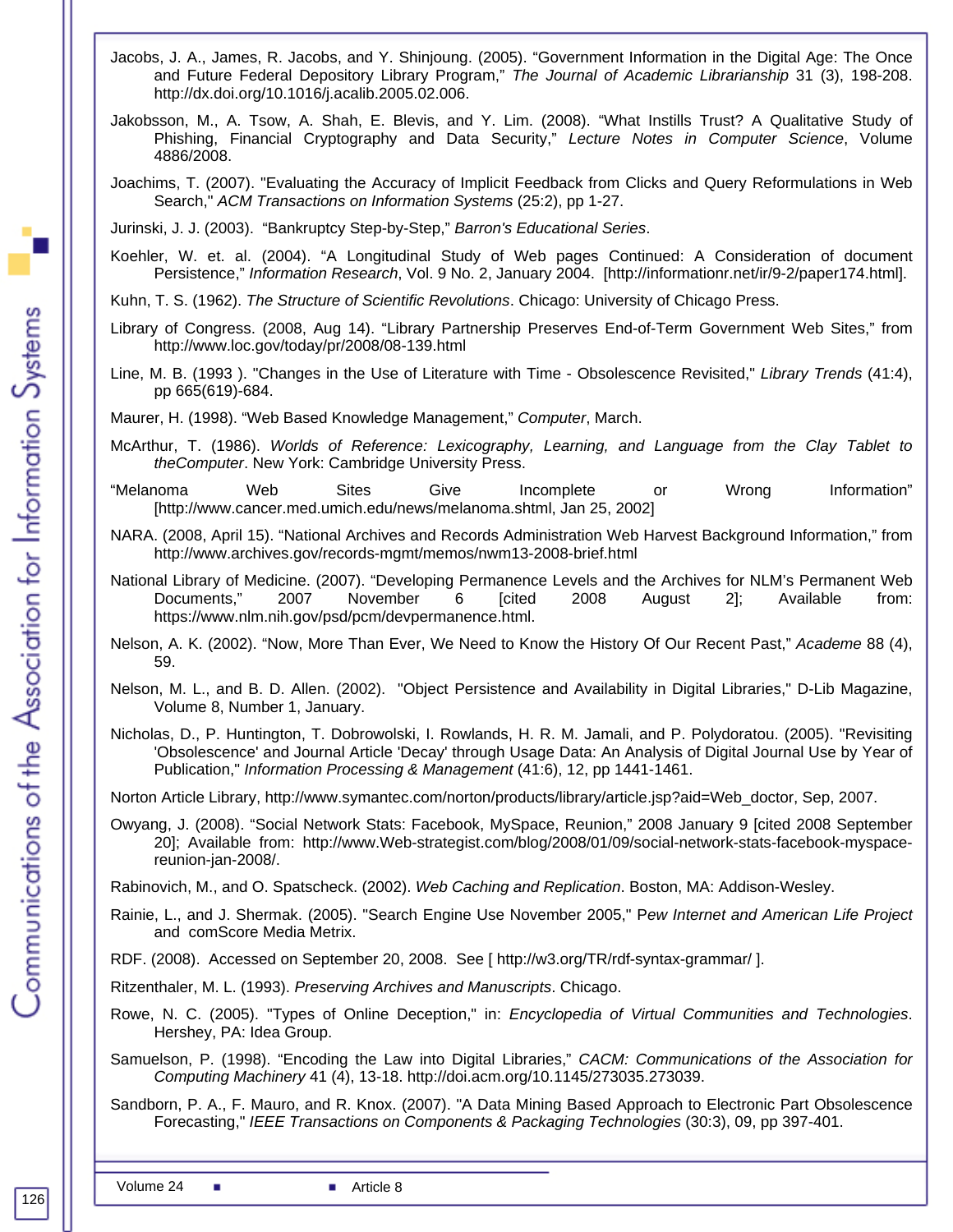Section 508. (2008). Accessed on September 12, 2008. See [ http://www.section508.gov/ ].

- Shekelle, P. G., et al. (2001). "How Quickly Do Guidelines Become Outdated?" *Journal of the American Medical Association* 286(12): p. 1461-1467.
- Shivakumar, N. and H. Garcia-Molina. (1998). "Finding Near-Replicas of Documents on the Web," in *World Wide Web and Databases International Workshop WebDB'98*, pp. 204-12, Valencia, Spain, March.
- Simon, H.A. (1981). *The Sciences of the Artificial* (2nd. ed), Cambridge: MA, MIT Press.
- Smith, W. (2008). "Conformance with Web Accessibility and Technical Recommendations: Lessons Learned from California," (Doctoral dissertation, Claremont Graduate University.
- Sustersic, J. P., A. R. Hurson, and R. M. Nickel. (2006). "An Analysis of Internet Data Update Behaviors," *20th International Conference on Advanced Information Networking and Applications (AINA'06)*: IEEE.
- Tallon, P. P., and R. Scannell. (2007). "Information Life Cycle Management," *Communications of the ACM* (50:11), 11, pp 65-69.
- Technorati. State of the Blogosphere. (2008). 2008 [cited 2008 September 23]; Available from: http://www.technorati.com/blogging/state-of-the-blogosphere/.
- The Internet Archive. http://www.archive.org/index.php.
- Thibodeau, K. (2002). "Overview of Technological Approaches to Digital Preservation and Challenges in Coming Years," in *The State of Digital Preservation: An International Perspective*, Washington, DC: Council on Library and Information Resources.
- University of Michigan News Archive. http://www.cancer.med.umich.edu/news/melanoma.shtml, Jan 25, 2002.
- van Harmelen, F. and J. van der Meer. (1999). "WebMaster: Knowledge-Based Verification of Web-Pages in Multiple Approaches to Intelligent Systems," Springer Berlin: Heidelberg, Germany. p. 256-265.
- Venkatsubramanyan, S., and S. K. Kwan. (2008). "A Web Search Model for Strategic Decision Making," *AIMS International Journal of Management*, Volume 2, Number 3, September, pp. 101-118.
- Wang, J., N. Xiao, and H. R. Rao. (2008). "An Exploration of Online Information Search Behavior Using Search Engine Log," Arlington, TX: College of Business Administration, The University of Texas at Arlington.

W3C. (2008). Accessed on September 19, 2008. See http://www.w3.org.

WCAG. (2008). Accessed on September 18, 2008. See http://www.w3.org/WAI/intro/wcag.php.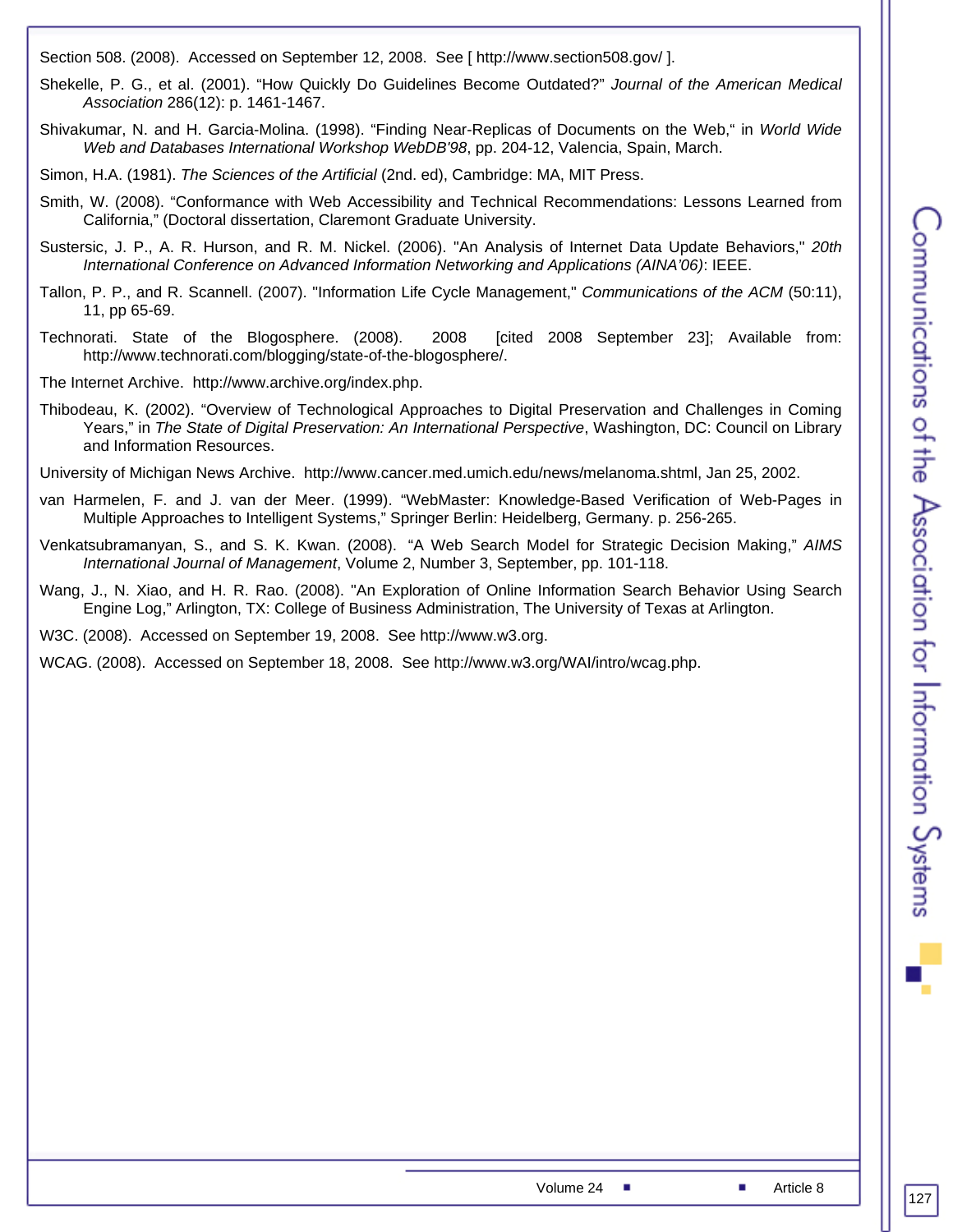#### **ABOUT THE AUTHORS**

**Brent Furneax** is a doctoral candidate in Information Systems at York University's Schulich School of Business. His current research interests include the processes surrounding individual and organizational decision making, the strategic management of organizational knowledge, and questions related to the end of the information system life. He is currently pursuing dissertation research that seeks to better understand the factors that drive and constrain organizational decisions to discontinue their use of information systems.

**Dr. Timothy R. Hill** is the chair of the Management Information Systems department in the College of Business at San Jose State University. Research interests focus on innovative applications of emerging technologies and have spanned artificial intelligence, neural networks, and graphic visualization and manipulation; and more recently, mobile, multi-layered, media-rich e-learning environments, and digital reality impacts on identity and perception.

**Wayne Smith** is a Lecturer in the Department of Management at California State University, Northridge. He received a Ph.D. in Information Systems and Technology from Claremont Graduate University. He has worked and consulted in the management of information technology since 1984. He has worked in both the public and private sector. He has presented or published in the areas of strategic management, broadband (xDSL), diffusion of XML technologies, web accessibility, and reflective learning.

**Dr. Shailaja Venkatsubramanyan** is an assistant professor in the Management Information Systems department in the College of Business at San Jose State University. She has a Ph.D. in MIS from the University of Arizona and has worked at Price Waterhouse, Tulane University, and Kanisa (a Knowledge Management startup in the Silicon Valley). Her research interests include information retrieval, knowledge management, search engine valuation, Web log analysis, and impact of online information on impression formation.

**Dr. Jingguo Wang** is an assistant professor in the University of Texas at Arlington. He graduated from SUNY-Buffalo. His work has been published or forthcoming in IEEE Transactions on SMC, EJOR, ISR and other journals, and received best paper awards at AMCIS and the International Conference on Internet Monitoring and Protection. His research interests include information assurance, decision making, and online information search behavior.

**Anne Washington** is a Ph.D. candidate at the George Washington University (GWU) School of Business in the Information Systems and Technology Management doctoral program. She holds a Bachelor's of Arts (BA) in computer science from Brown University and a Master's in Library Information Science (MLIS) from Rutgers University. After working for software development firms including Claris Software division of Apple Computers, she worked for Barlcays Global Investors in multiple technology and corporate training positions. Since 2001, she has been working for the Congressional Research Service at the Library of Congress as an information systems librarian.

**Paul Witman** is an assistant professor of Information Technology Management in the School of Business at California Lutheran University. Witman holds a Ph.D. in Information Systems and Technology from Claremont Graduate University. His research interests include information security, usability, technology adoption and continuance, and electronic banking and finance.

Copyright © 2009 by the Association for Information Systems. Permission to make digital or hard copies of all or part of this work for personal or classroom use is granted without fee provided that copies are not made or distributed for profit or commercial advantage and that copies bear this notice and full citation on the first page. Copyright for components of this work owned by others than the Association for Information Systems must be honored. Abstracting with credit is permitted. To copy otherwise, to republish, to post on servers, or to redistribute to lists requires prior specific permission and/or fee. Request permission to publish from: AIS Administrative Office, P.O. Box 2712 Atlanta, GA, 30301-2712 Attn: Reprints or via e-mail from ais@aisnet.org

128